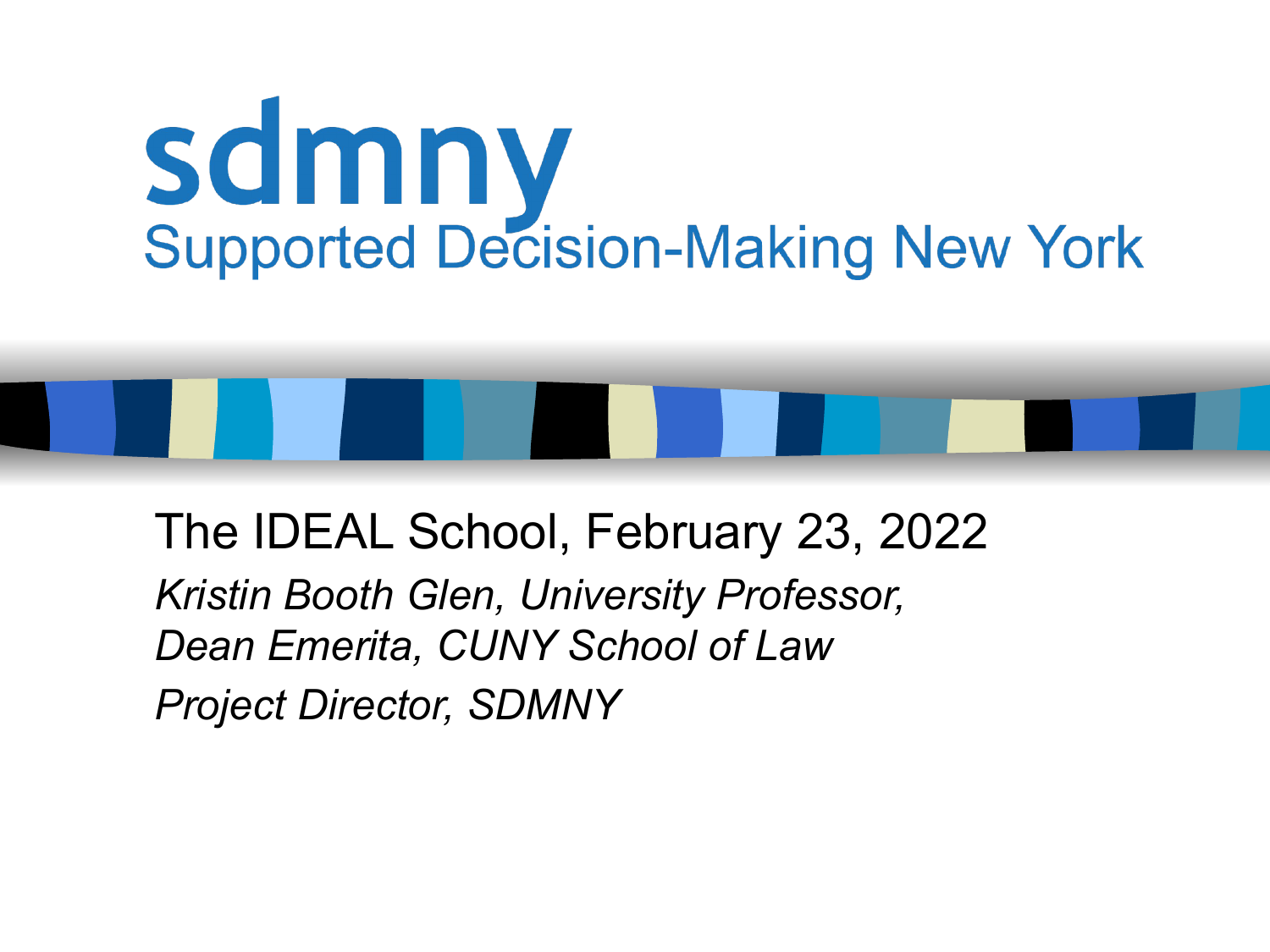

#### **Who are we?**

- From 2016-March 31, 2021, a 5-year pilot project (largest in the US, second largest in the world!) funded by NYS Developmental Disabilities Planning Council (DDPC)
- Funded for a final "bridge year" by the Ford Foundation, the FAR Fund, and the Taft Foundation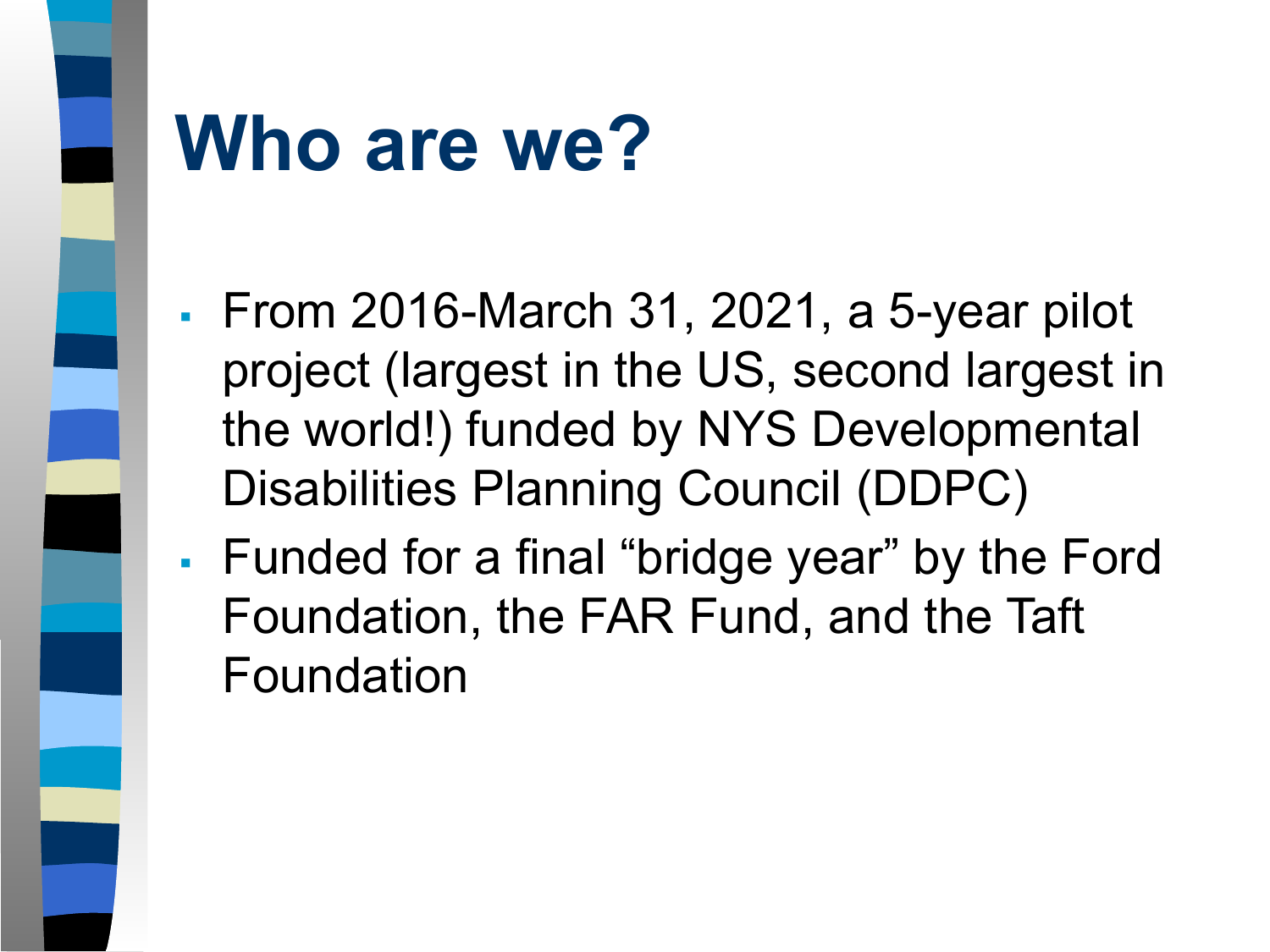

#### **Guardianship**

The legal process by which the right and power to make decisions and enter into legal relationships is taken away from one person because of his/her alleged incapacity, and given instead to another, the Guardian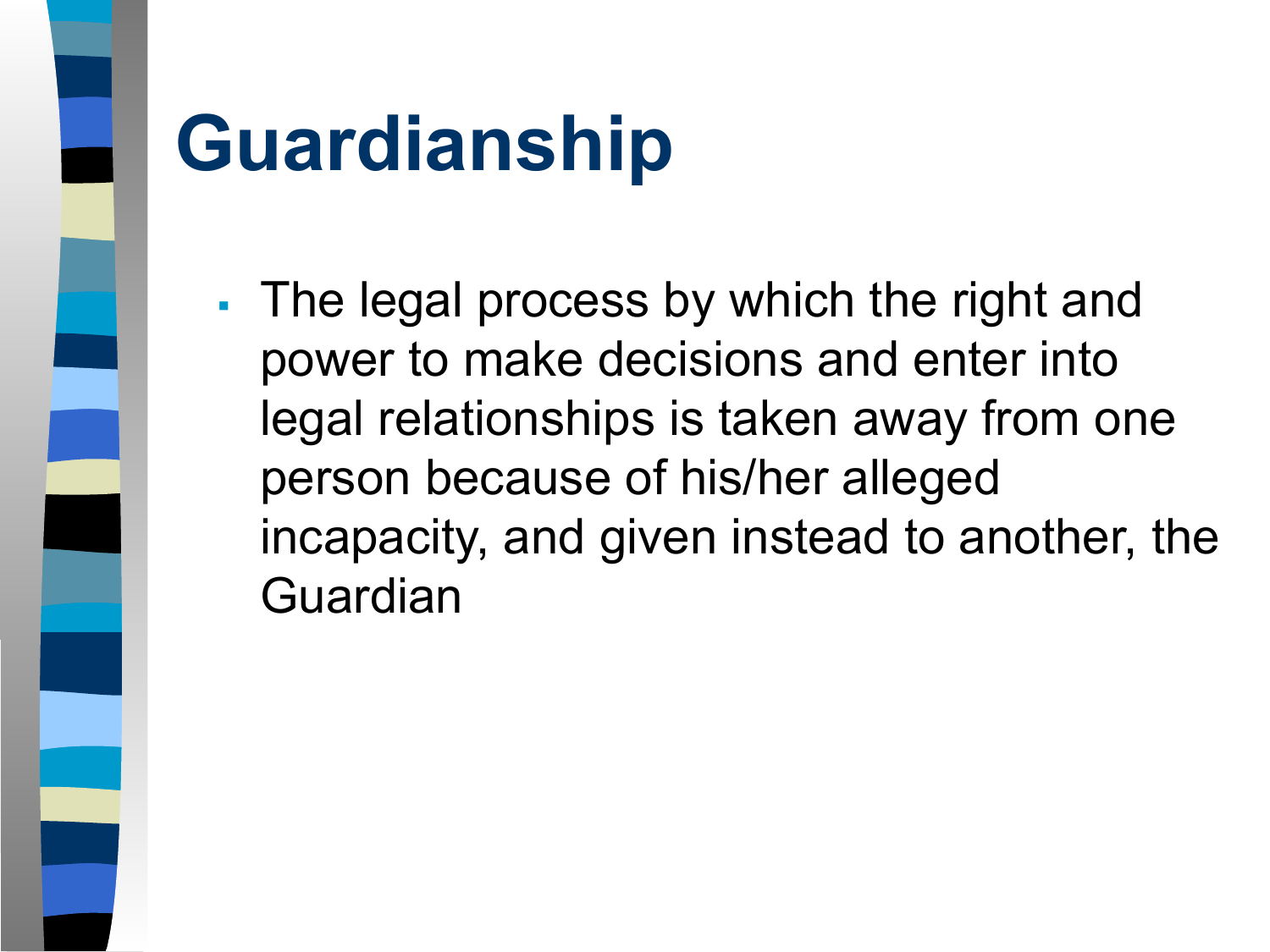#### **Guardianship for People with I/DD in New York; Surrogate's Court Procedure Act Article 17-A**

- Removes *all* legal rights from the person with I/DD (voting, marriage, ability to contract, where to live, with whom to associate, healthcare decisions, employment, etc.)
- Plenary, not "tailored" or limited like MHL Article 81
- Continues indefinitely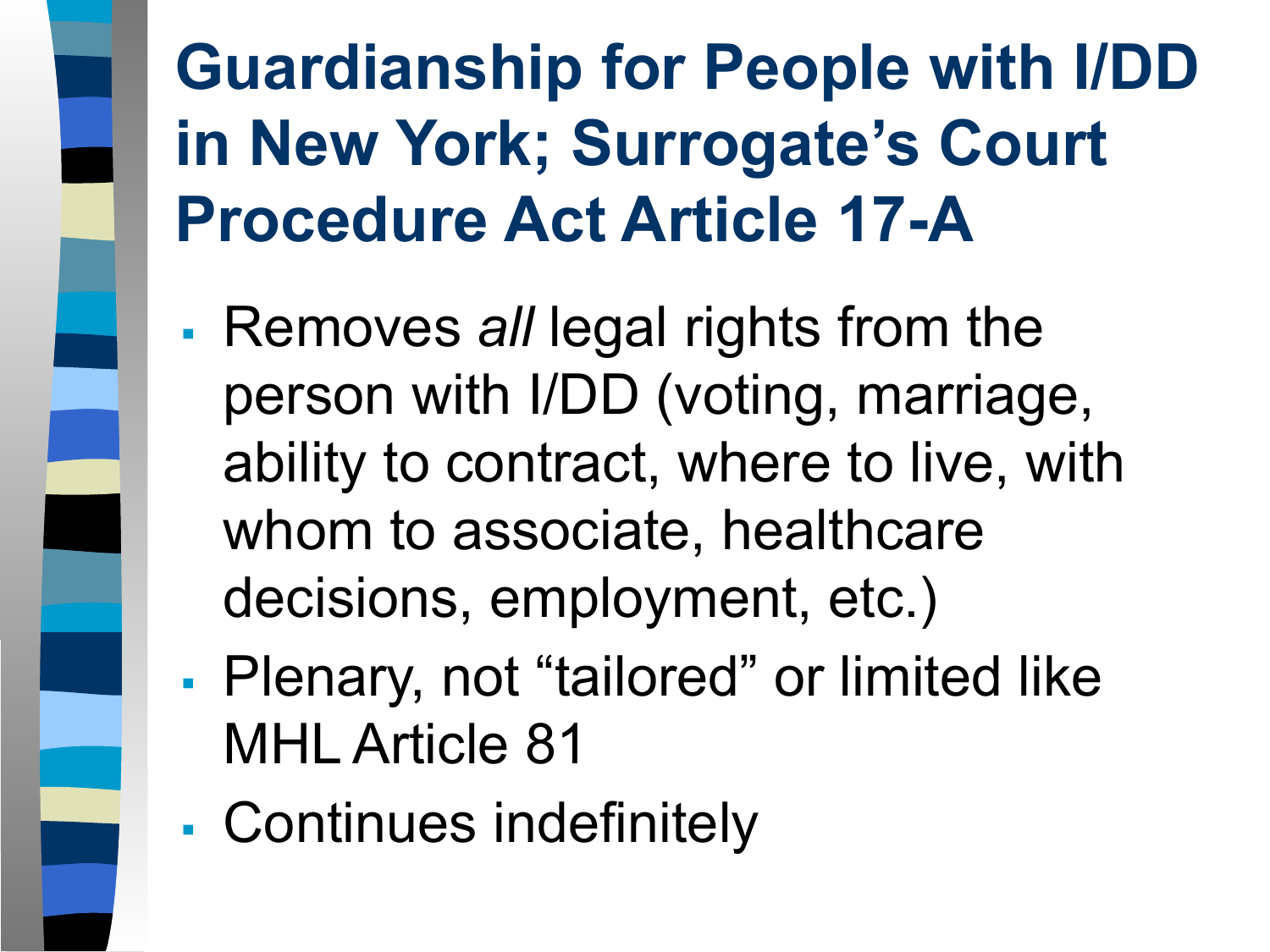#### **Why Do Parents Seek Guardianship?**

- They are told by school officials or others that it is "necessary" to get services, continue to participate in IEPs, etc.
- They see their children with I/DD as vulnerable, and believe guardianship will "protect" them
- Third parties (health care professionals, etc.) may refuse to provide services unless they are dealing with a guardian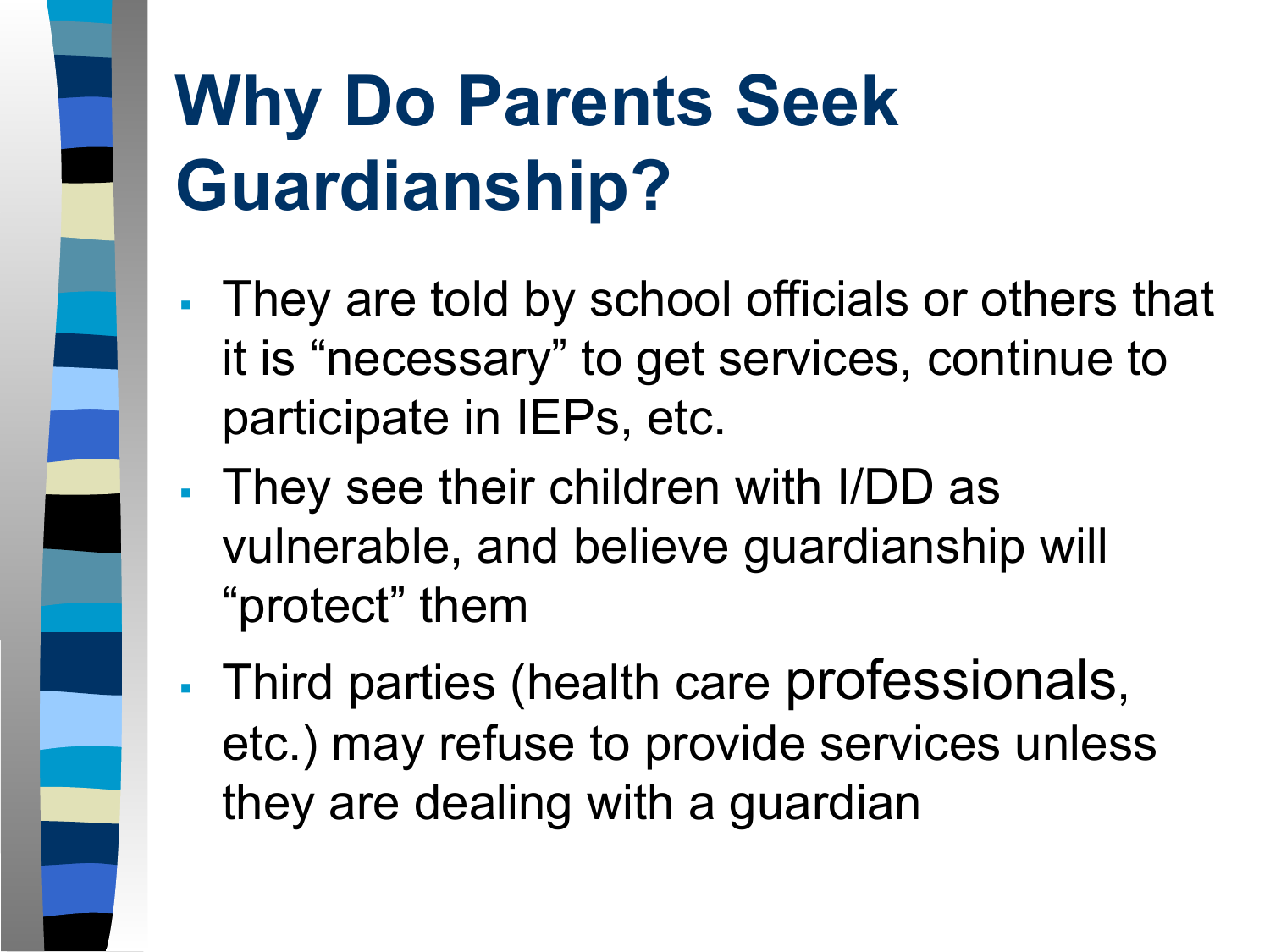#### **Does Guardianship Really Protect?**

- Lack of data/evidence from "on the ground"
- Many press stories and government reports about abuses (mostly financial)
- Not a "silver bullet"
- Little or no court oversight (none under SCPA 17-A)
- Can inhibit self-determination and learning how to make good and healthy decisions that survive when parents are no longer around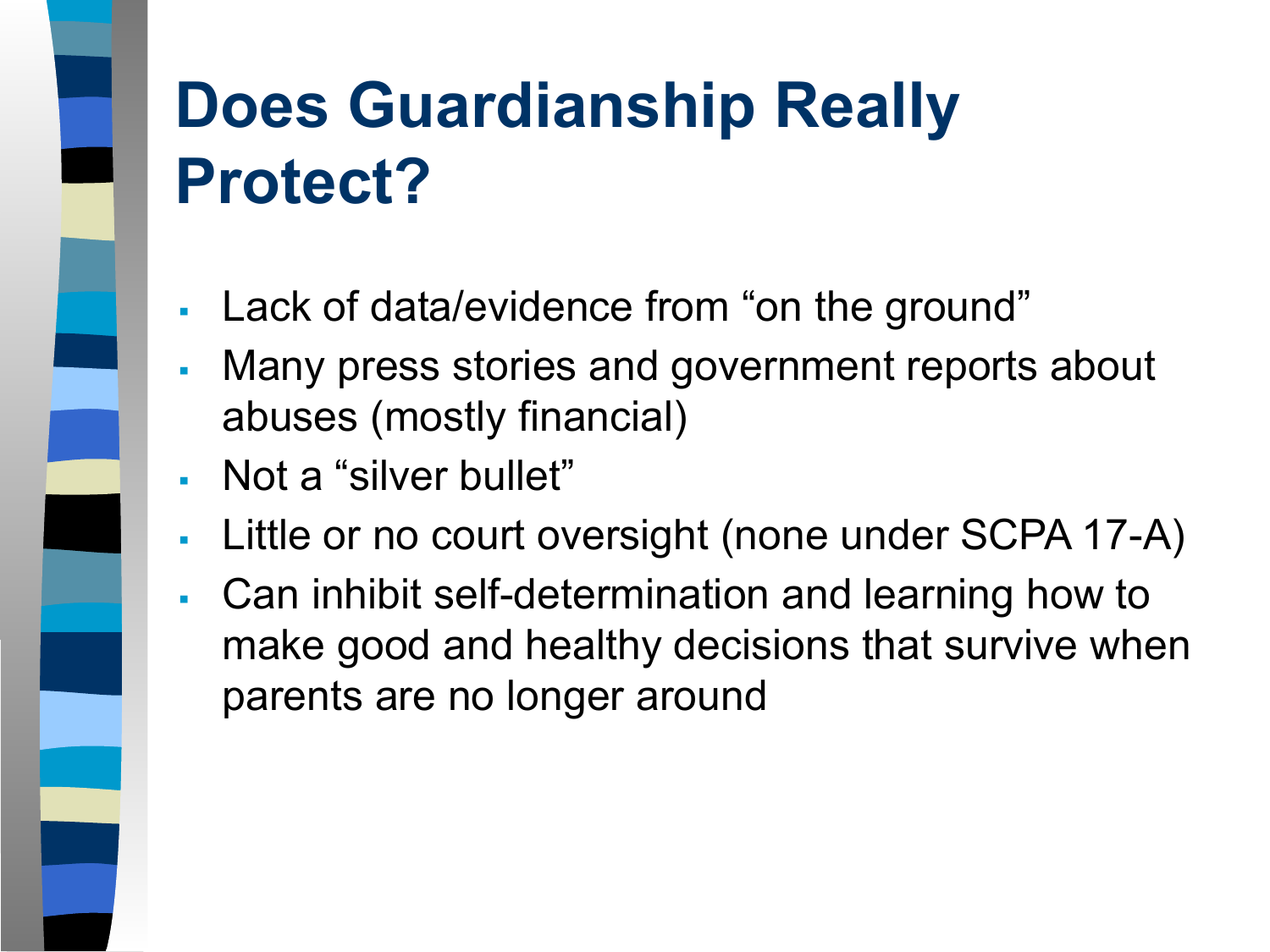#### **"Protection" of Persons with Intellectual Disabilities**

- **1880 to 1970, institutionalization in** "schools" for the retarded
	- 1964, Willowbrook
- 1966 to present, guardianship
	- 1969, Article 17-A enacted
- 2017 and forward, supported decision-making?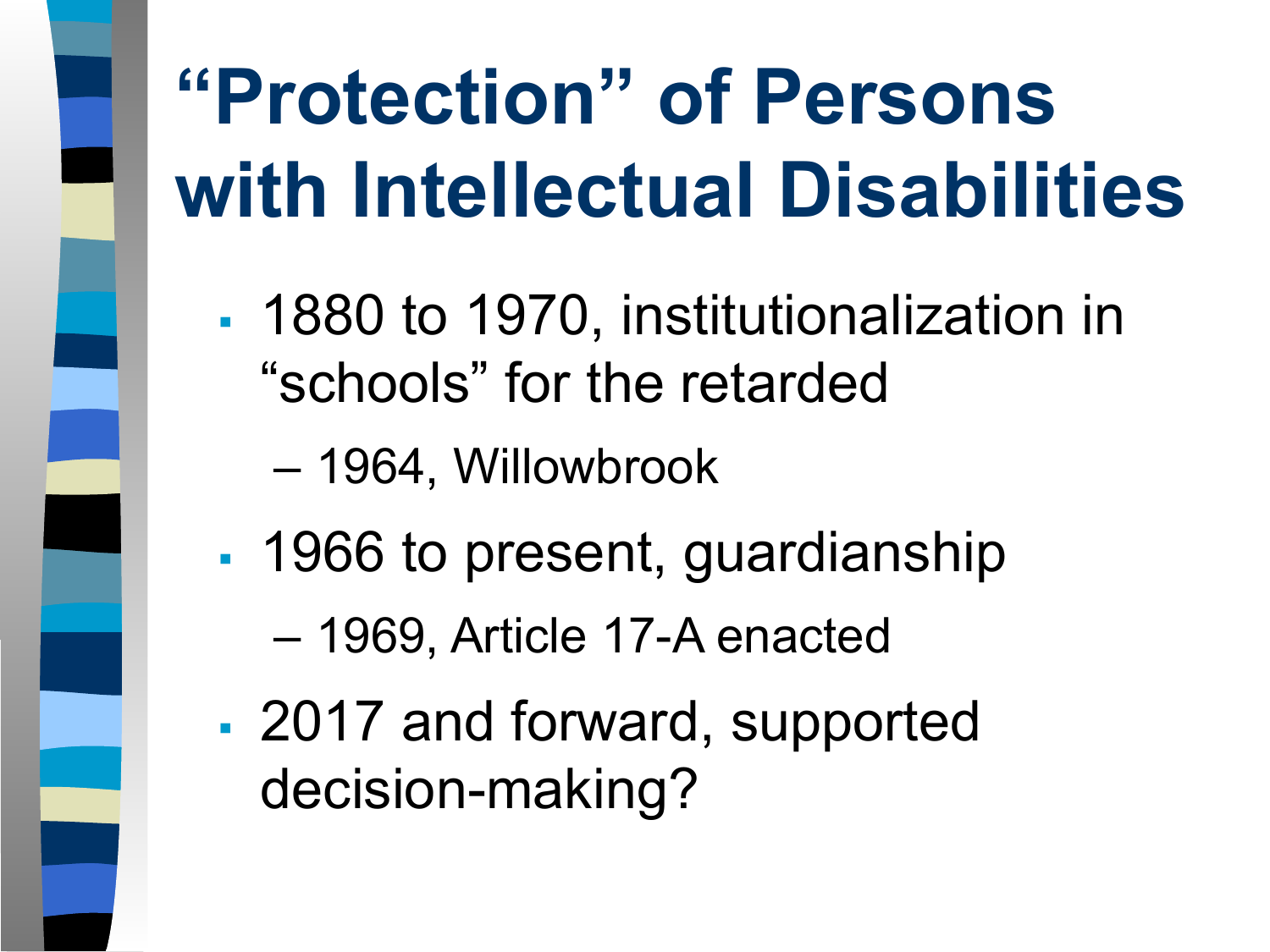#### **Supported Decision-Making (SDM) as an alternative to Guardianship**

- Persons with I/DD **never lose important rights**: e.g., to contract, to vote, to work, to marry
- SDM allows a person to take some risks and **learn from "bad" choices**
- SDM helps to **form a network of supporters**  that can protect against exploitation
- Persons with I/DD have **a human right to make their own decisions**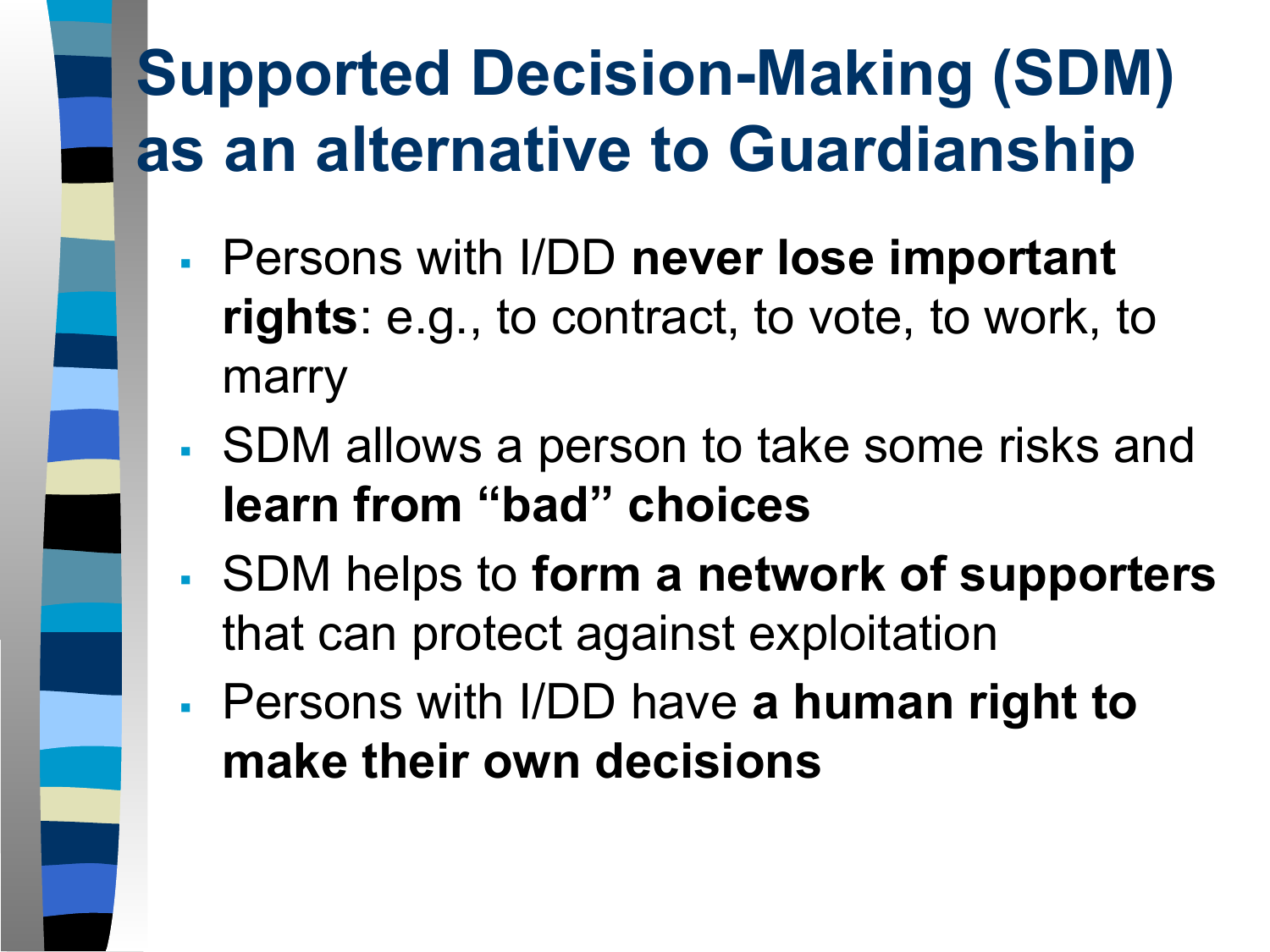### **What Is Supported Decision-Making?**

▪ Supported decision-making (SDM) is "a series of relationships, practices, arrangements and agreements of more or less formality and intensity designed to assist an individual with a disability to make and communicate to others decisions about the individual's life."

– Robert Dinerstein (2012)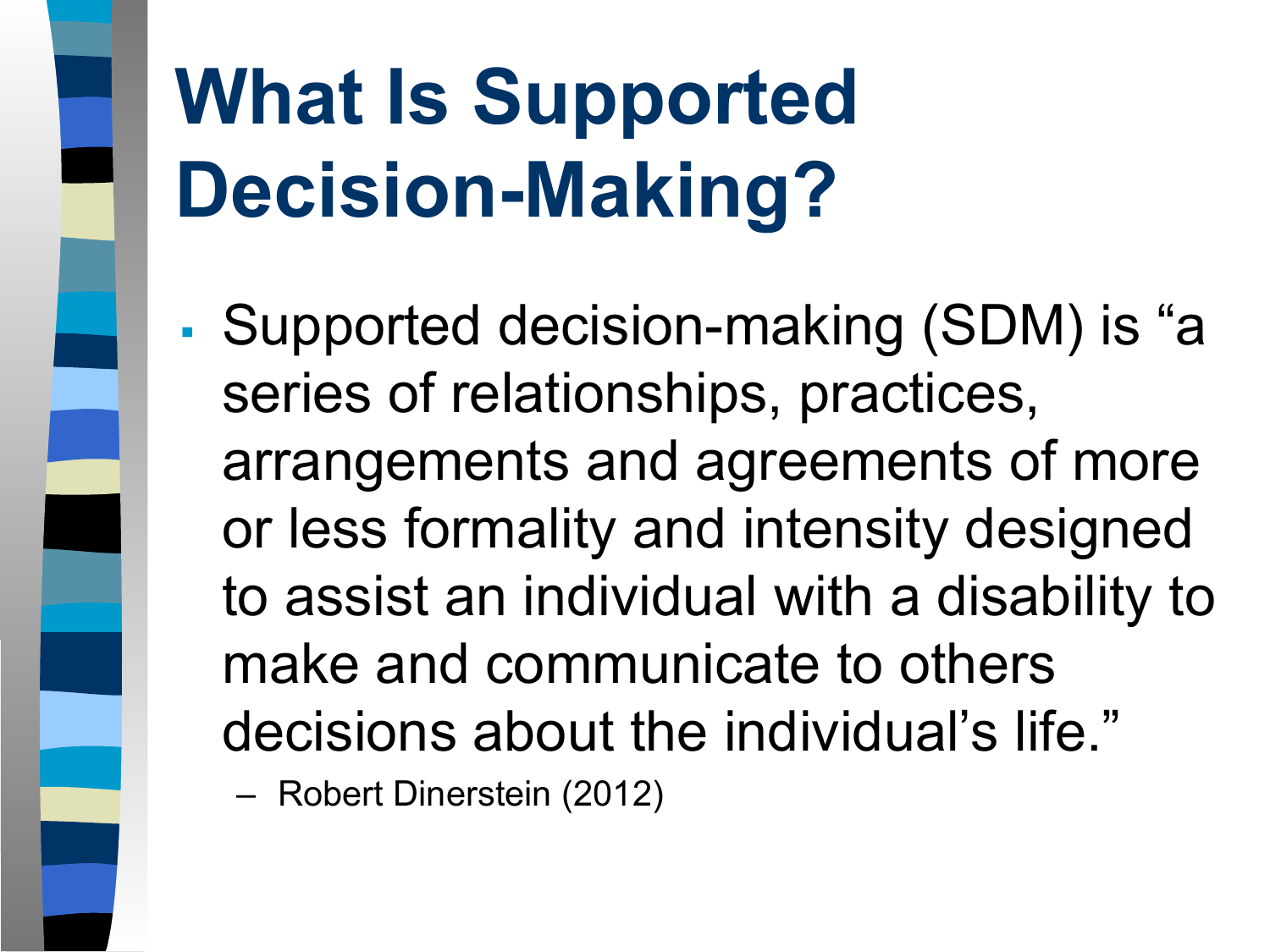### **Supported Decision-Making can take many forms**

- Completely informal (so it is often invisible)
- Circles of support
- Formalized through a facilitated process that may involve a written agreement/contract (SDMNY model)
- Legalized by statute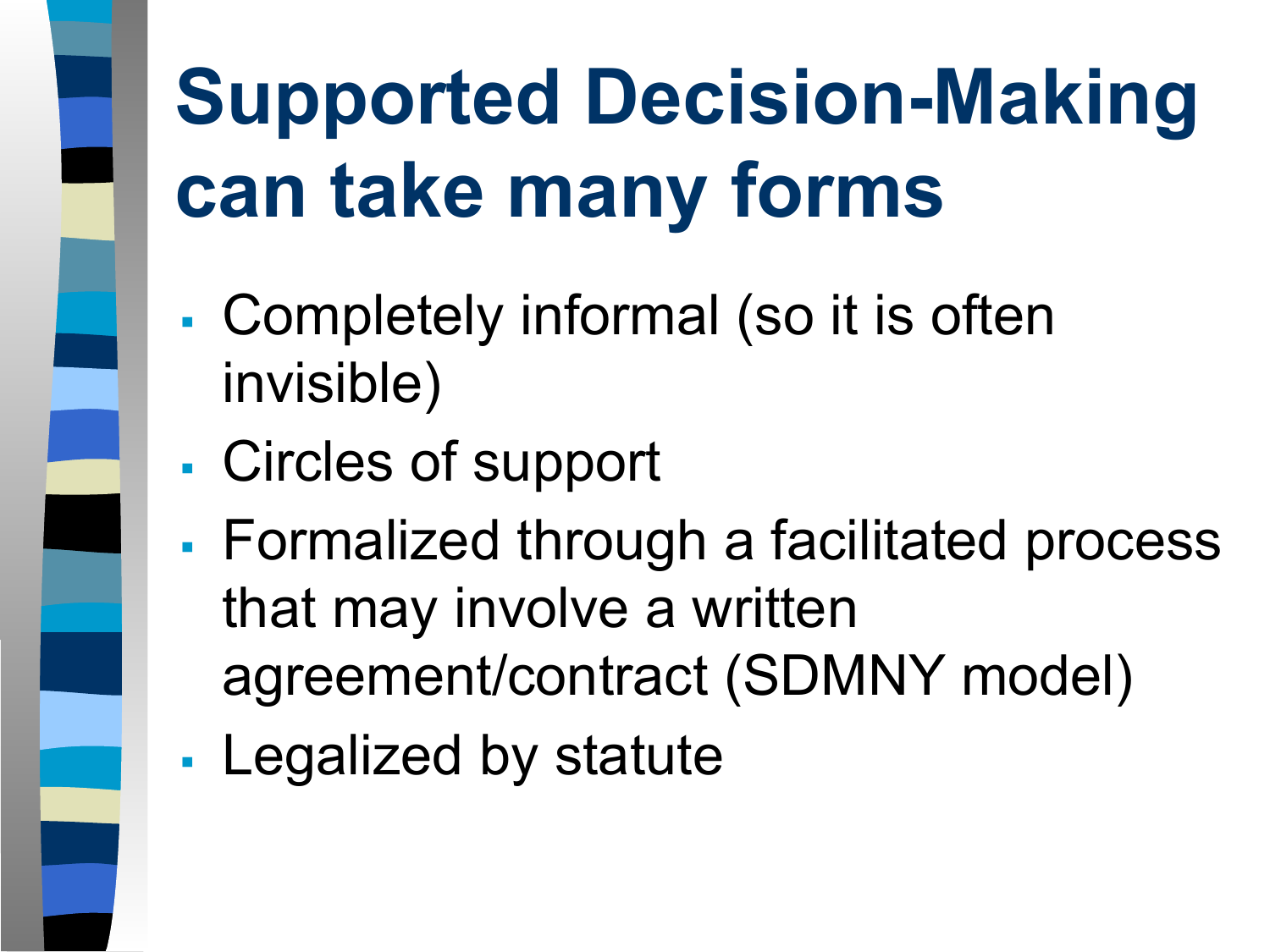### **Where does SDM come from?**

- Our common experience of how everyone makes decisions
- **The human right of every person to** make her/his own decisions regardless of disability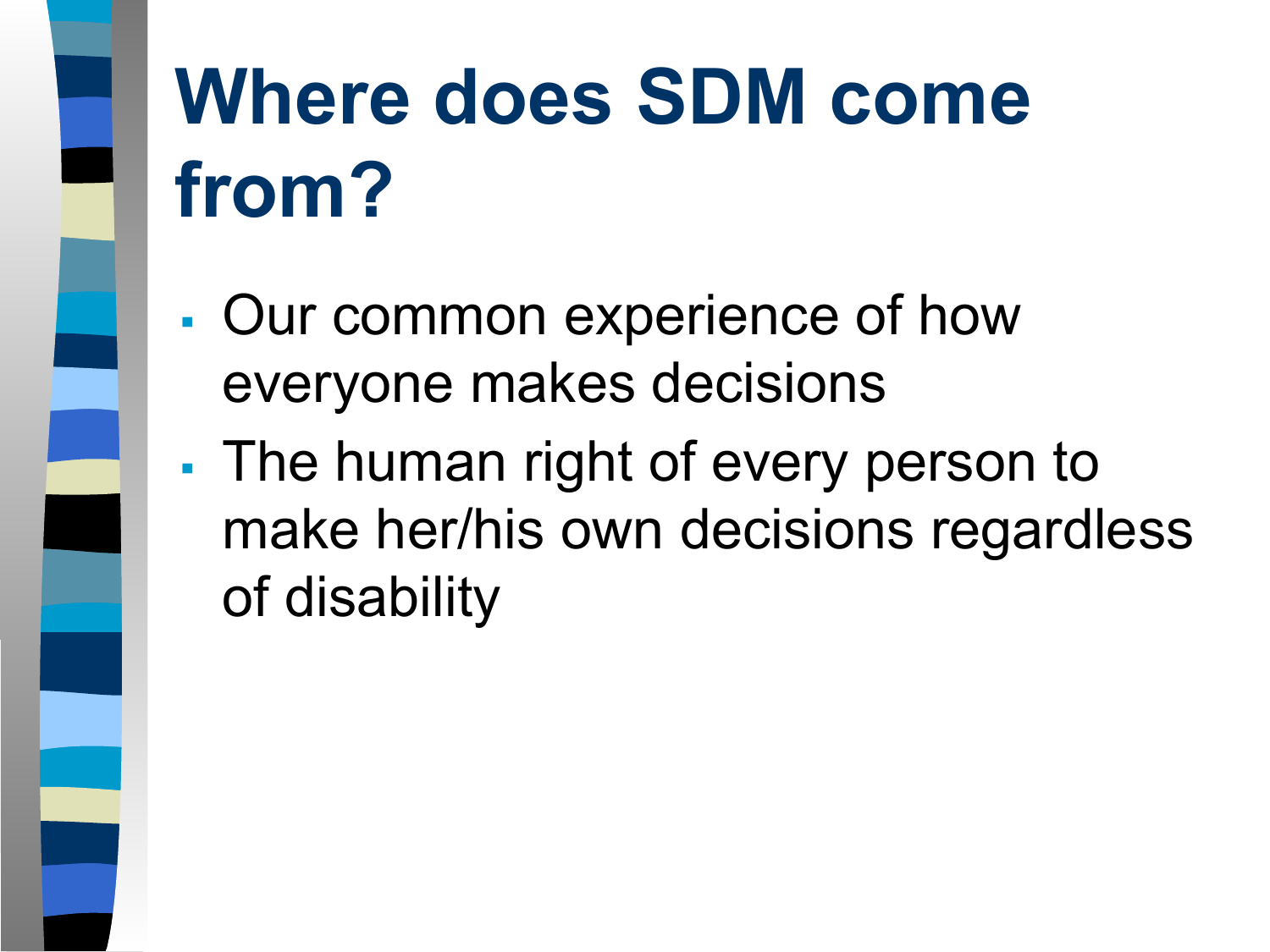#### **Everyone Uses Supports: Normalization**

- When you make an important decision, how do you do it? Consulting friends and/or family? Using experts (lawyers, accountants, etc.)? Doing and utilizing research?
- People with I/DD may just need more or different kinds of support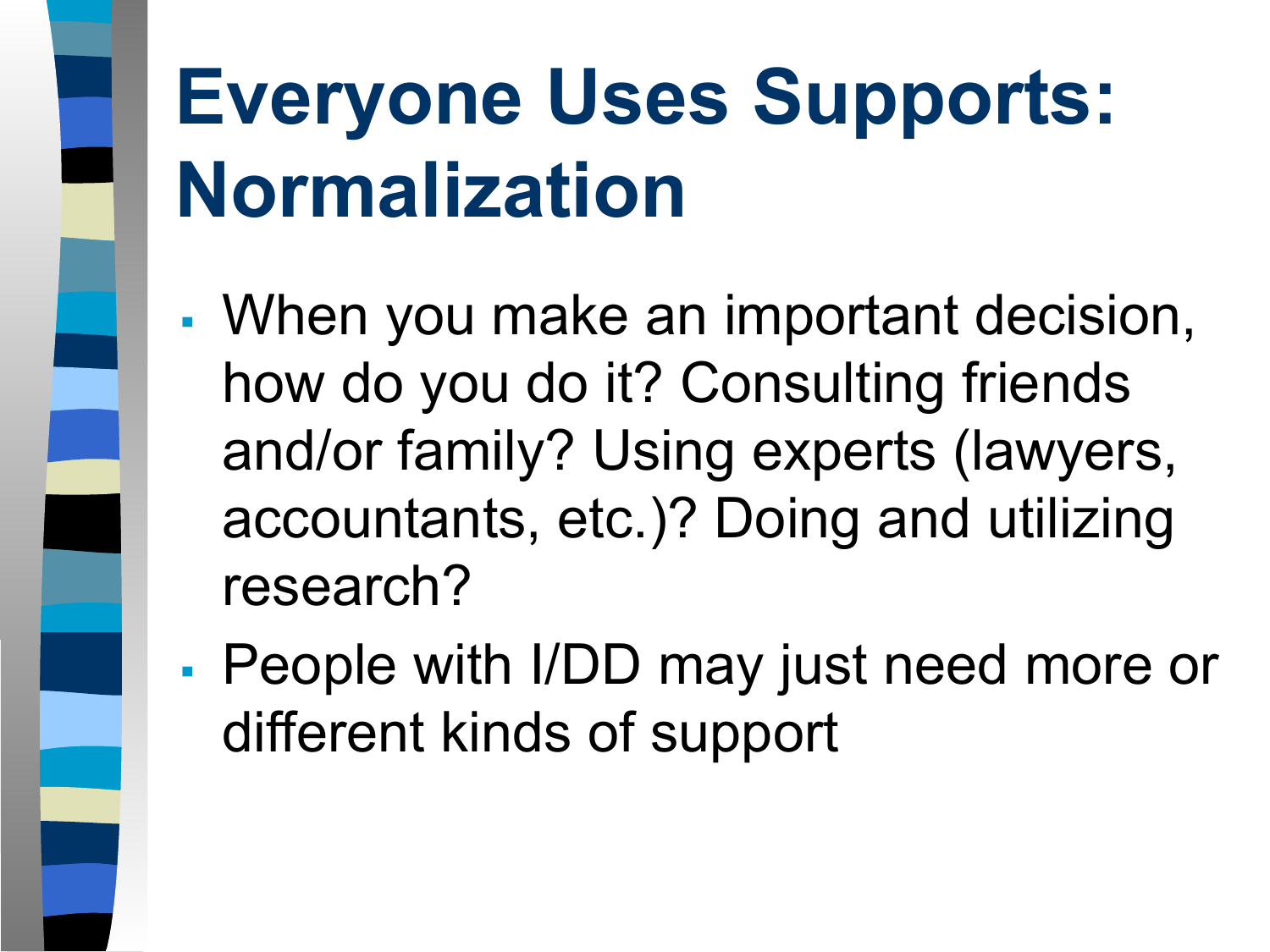#### **Steps in Decision-Making/Kinds of Support**

- Gathering necessary information
- **Understanding that information**
- Identifying possibilities and alternatives
- Considering consequences
- Weighing the choices
- Communicating the decision to others
- **EXE** Implementing the decision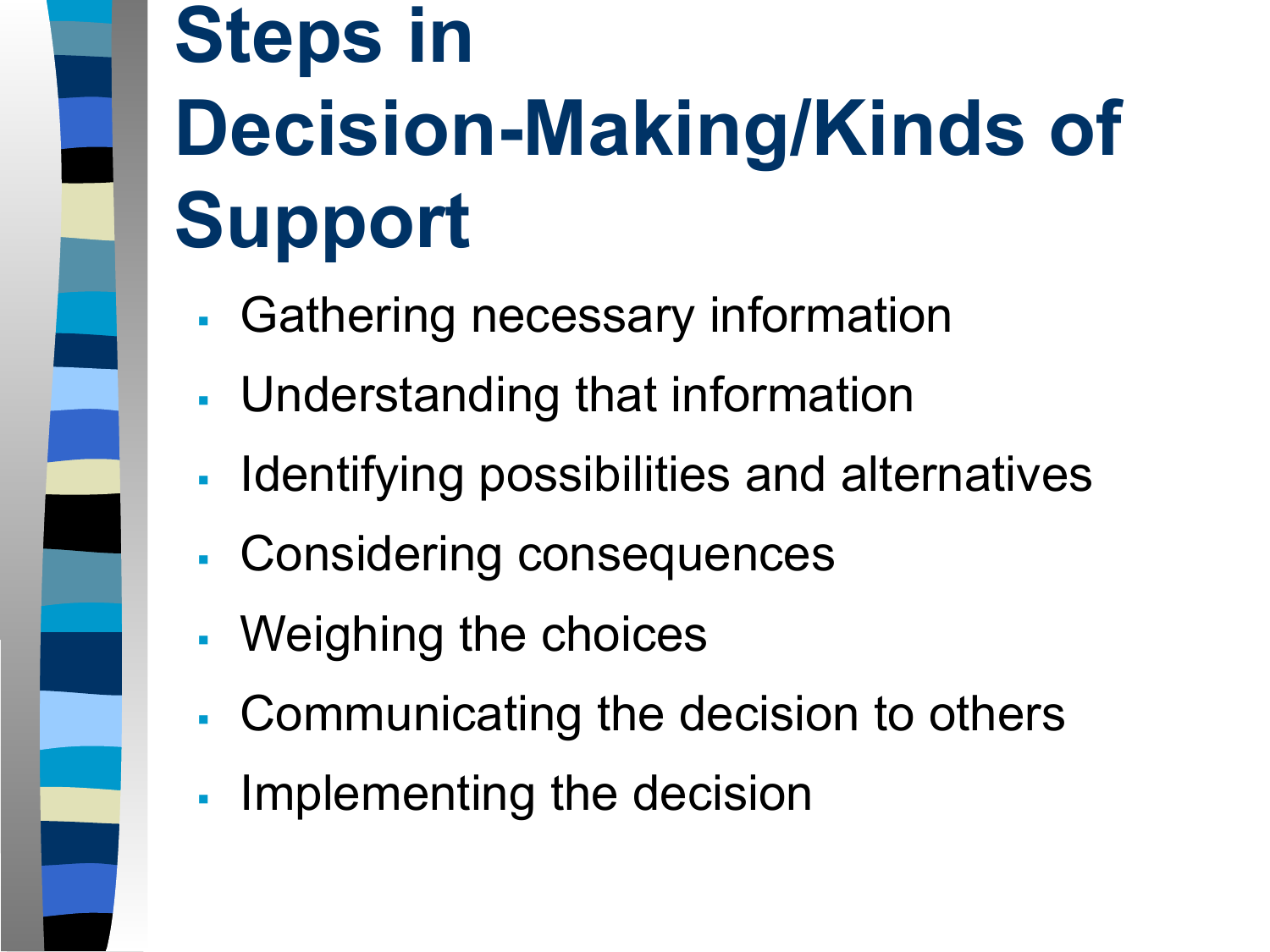#### **Imperatives to shift away from guardianship**

- Decision making can be taught, improved; failure to utilize has negative impact, loss of capacity
- Aging caretakers, limited options
- Overburdened courts lack resources and expertise
- Increasing emphasis on "least restrictive" alternative"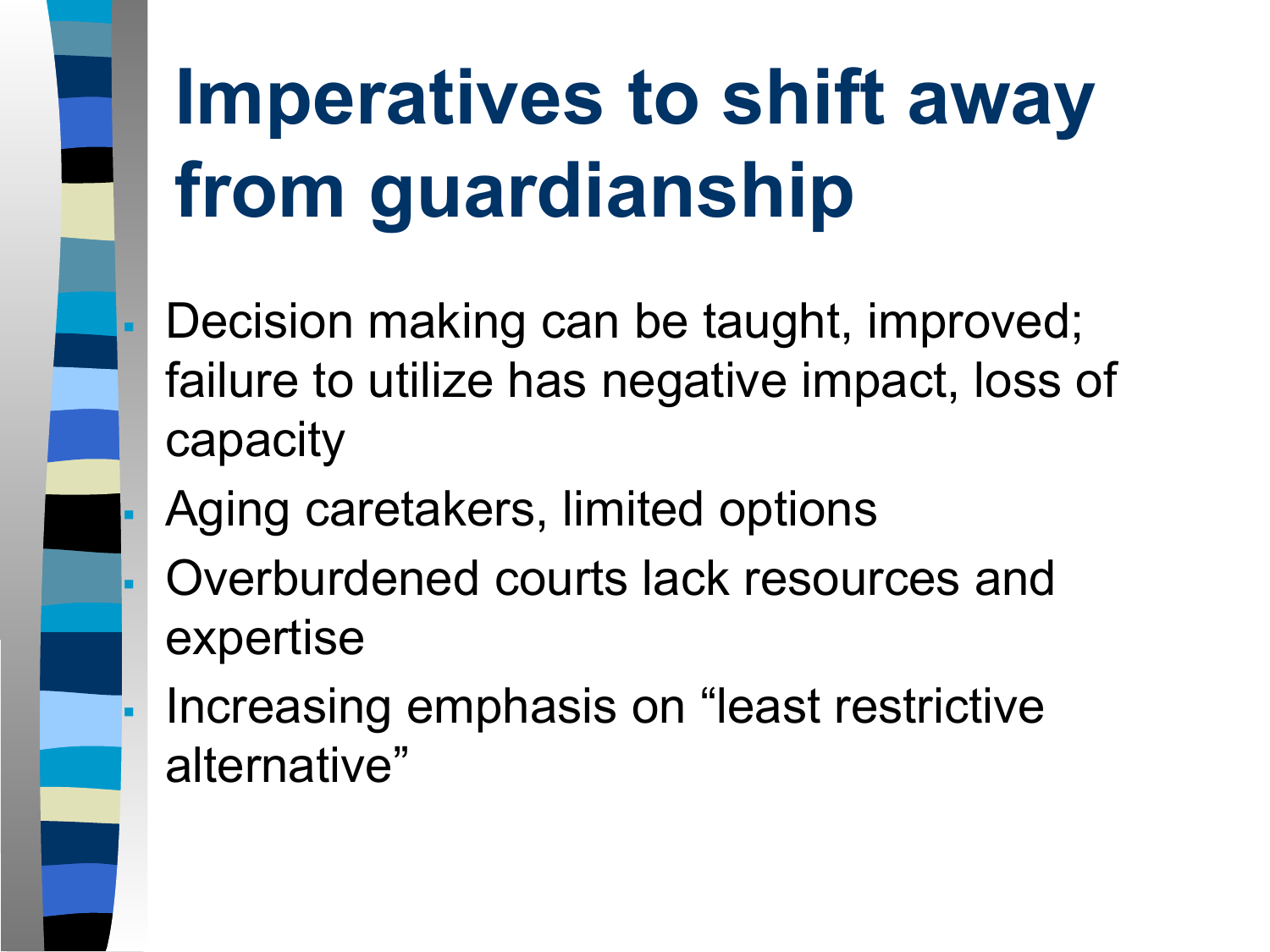#### **And What About Human Rights?**

- They give us a different, more affirmative way of looking at rights and about the place of people with disabilities in the world
- **They are based in equality and non** discrimination (like the ADA) *and*
- **Dignity**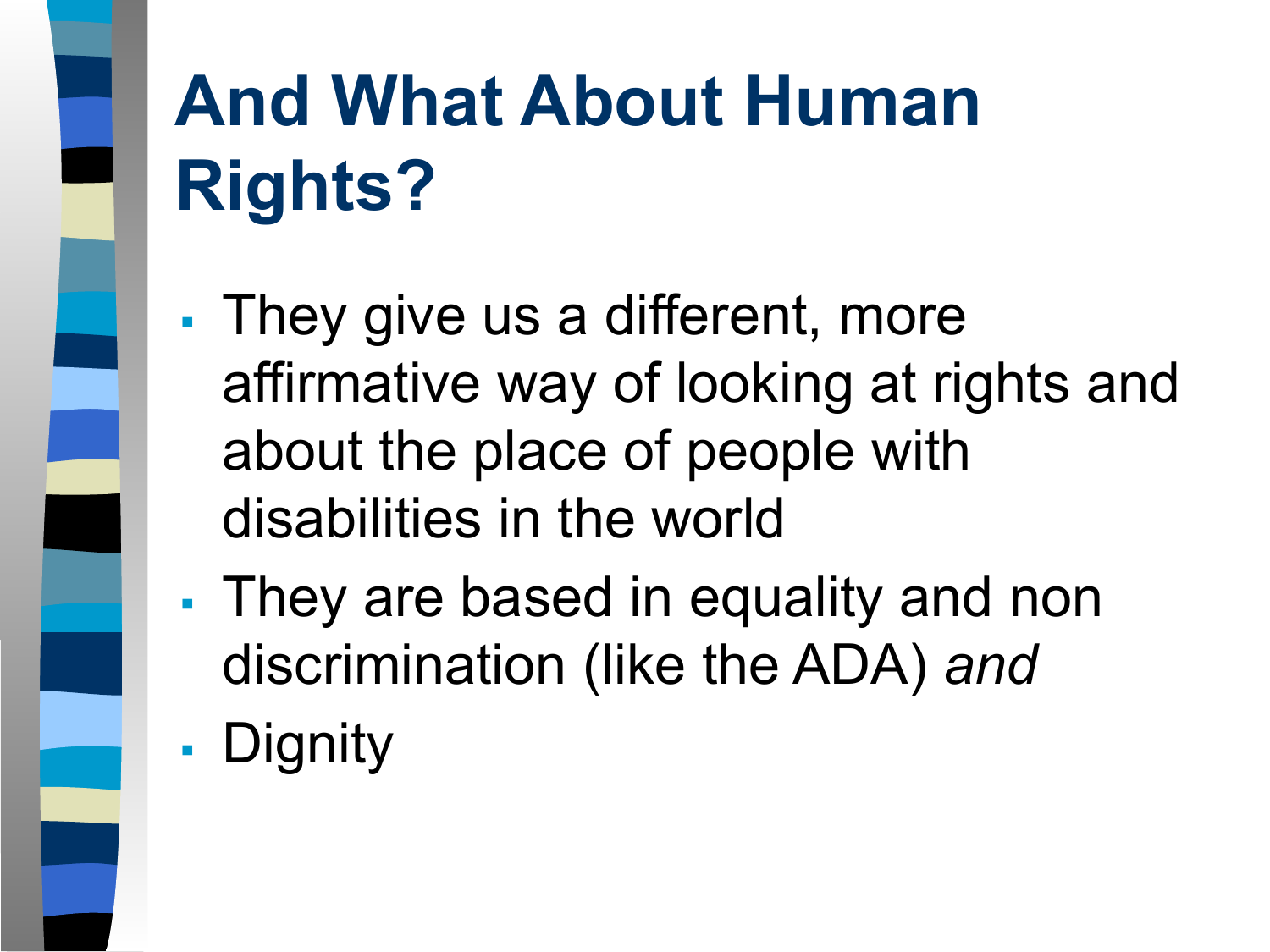### **Dignity: A fundamental principle of human rights**

- UN Convention on the Rights of Persons with Disabilities (CRPD), Art. 3
- General Principles:
- (3) Respect for inherent dignity, individual autonomy including the *freedom to make one's own choices*…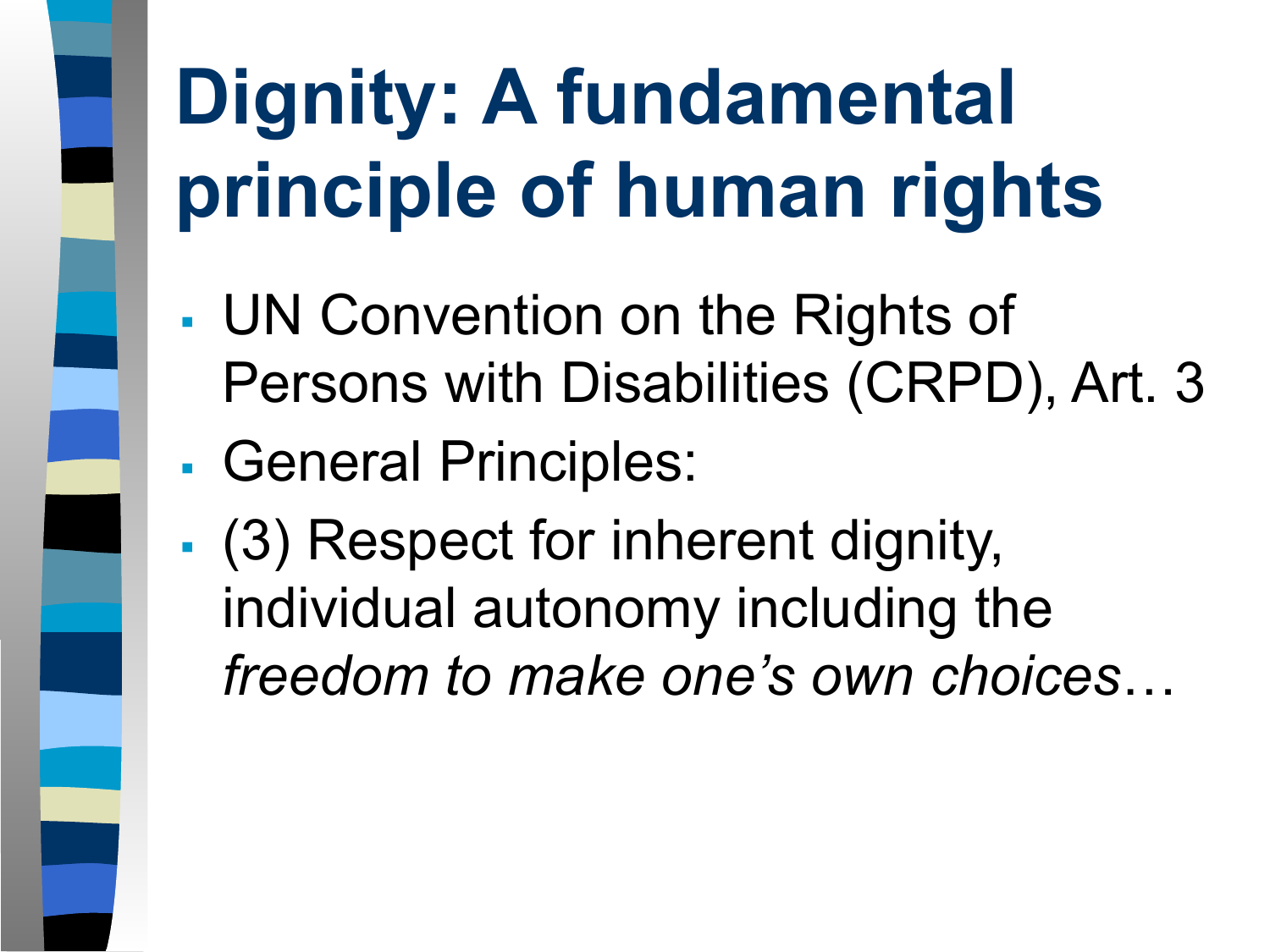#### **U.N. Convention on the Rights of Persons with Disabilities (CRPD) Article 12**

- 1. States Parties reaffirm that persons with disabilities have the right to recognition everywhere as persons before the law.
- 2. States Parties shall recognize that persons with disabilities enjoy legal capacity on an equal basis with others in all aspects of life.
- 3. States Parties shall take appropriate measures to provide access by persons with disabilities to *the* **support they may require** in exercising their legal capacity.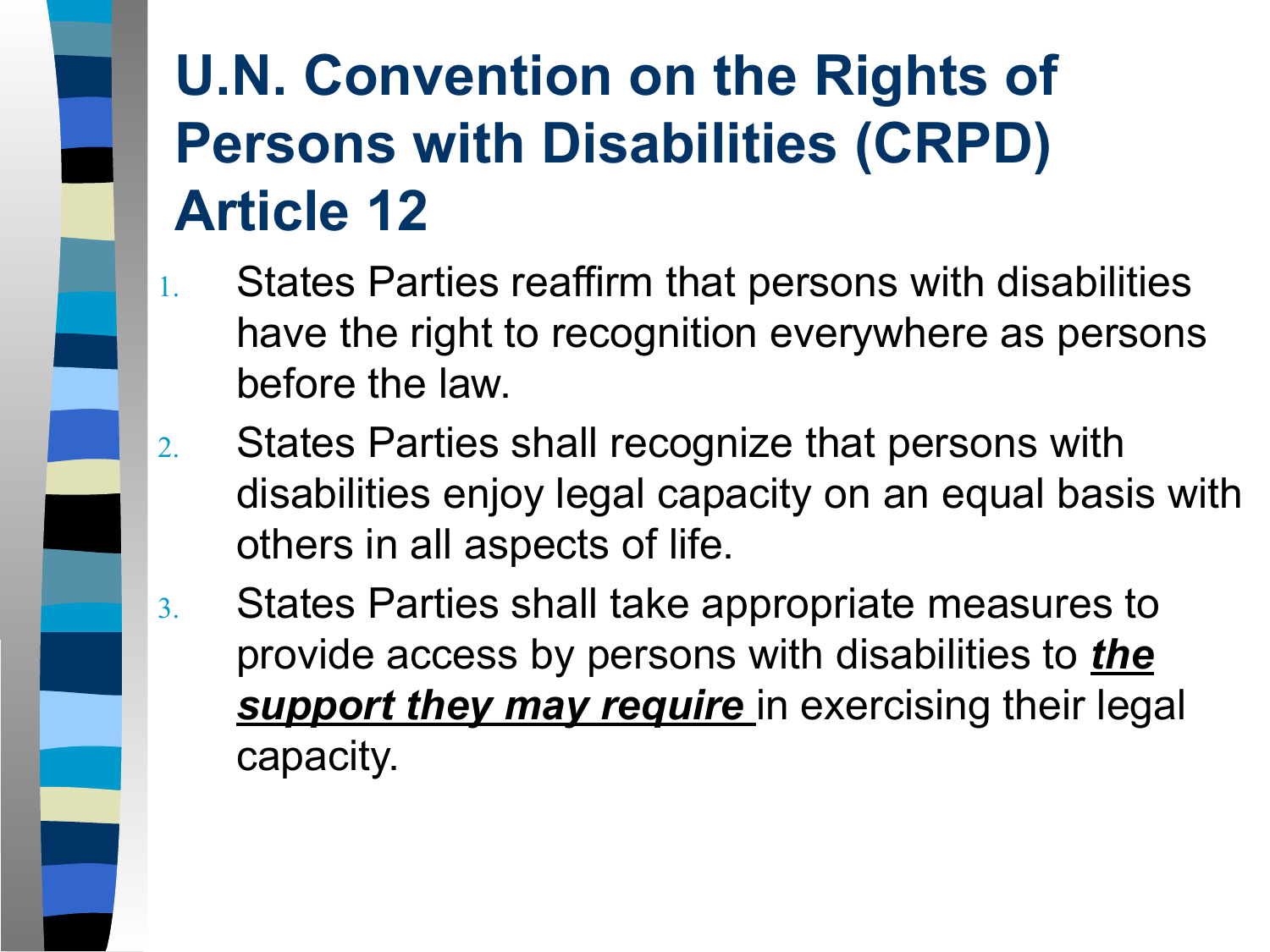#### **Who Supports SDM?**

| 2020 | <b>National Center for State Courts releases "Finding the Right</b><br>Fit" training<br><b>Minnesota</b> adds SDM to guardianship statute                                                                                                                          |
|------|--------------------------------------------------------------------------------------------------------------------------------------------------------------------------------------------------------------------------------------------------------------------|
| 2019 | Indiana, Nevada, North Dakota & Rhode Island pass SDMA<br>$\bullet$<br>laws; Maine adds SDM to guardianship statute                                                                                                                                                |
| 2018 | Wisconsin, Washington, DC & Alaska pass SDMA laws<br>$\bullet$                                                                                                                                                                                                     |
| 2017 | <b>American Bar Association adopts Resolution 113</b><br>$\bullet$<br><b>Uniform Law Commission revises UGPPA</b><br><b>U.S. Dept. Educ. OSERS</b> issues guidance on transition                                                                                   |
| 2016 | <b>AAIDD &amp; The Arc issue Joint Position Statement</b><br><b>Social Security Administration releases Issue Brief</b><br><b>National Guardianship Association issues Position Statement</b><br><b>Delaware</b> passes legislation recognizing SDMAs<br>$\bullet$ |
| 2015 | <b>Texas</b> passes legislation recognizing SDMAs                                                                                                                                                                                                                  |
| 2014 | <b>Administration for Community Living creates SDM program</b><br>$\bullet$                                                                                                                                                                                        |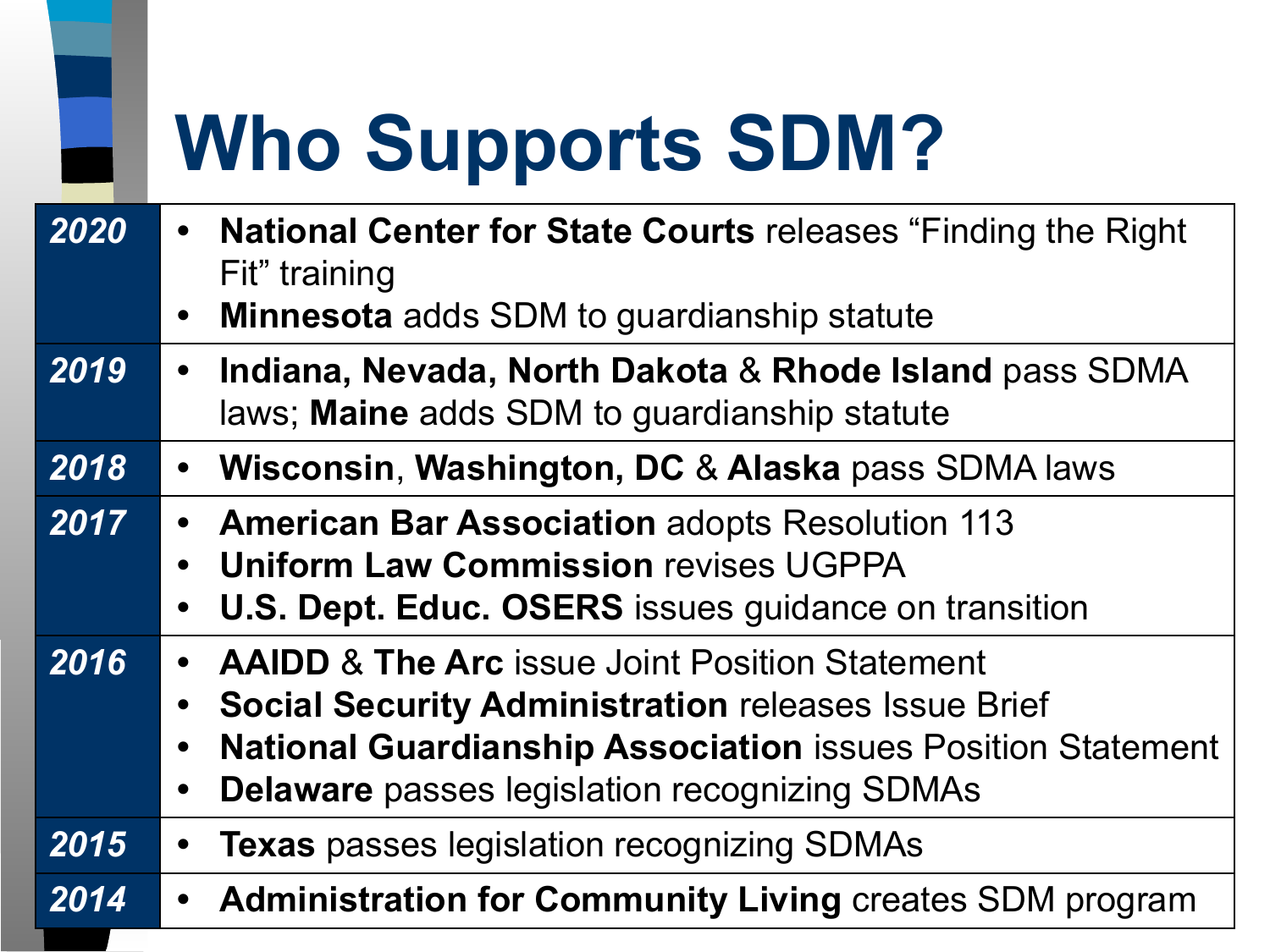#### **Increasingly, Judges Are Asking 17-A Petitioners to Consider SDM**

sately Court, Kings County Reporter Reporter<br>2013 NYLLLEXIS 3334 \* Reporter<br>2013 NYLJ LEXIS 3334 \*<br>Proceeding for the Appointment of A Guer<sup>4132</sup> respondent would Proceeding for the Appointment of A Guerdia any supportive service he, or the<br>Akiva Pursuant to SCP estimates, would identify as necessary or desirable for the Appe simply strains credulity. The respondents' father has Pursuant to undertaken minimal efforts, if any, to create a Notice: supported environment for each respondent that rights res adequately addresses each individual's needs and permission maximizes his opportunity for growth and self-(Proceedit determination. Nonetheless, the respondents have Akiva Pu in place a system, however "narrow" or limited, of for the what might be characterized as "supported Pursuant decision-making," by which they have managed 11, 2013 themselves and their affairs for the entirety of their

#### Core 1

respond of guar

It has not been demonstrated to the court's satisfaction that either respondent is a person with a yeshiva. disorder, trave.<br>disorder, trave.<br>petitions, funds, guadevelopmental disability originating prior to the age

petitions, funds, guardinal, religional<br>therapeutic, rabbinical, religional therapeutic, rabbinical, rengional<br>interest, second wife, cross-examination, interest, second wife, cross-called<br>diagnosed, requires, visits, guardianship

diagnosed, 144.<br>Margarita Lopez Torres

adult lives.

After a careful 10. support of the request to. the factors to be considered in such fees (Matter of Morris, 57) Dep't 2008]), the Court has fixed an. the fair and reasonable value of the lega. the guardian ad litem, which fees are dirt paid by the respondents' father.

This constitutes the decision and order of

Date: May, 2013

Brooklyn, New York

#### New York Law?

al Verified objections to both petitions have been al Verified objections to both petitions have a<br>filed by the respondents' sister, Simeha (the filed by the respondents' sister, since the vehicle<br>respondents' sister, or the sister), pursuant to which

 $resis<sub>t</sub>$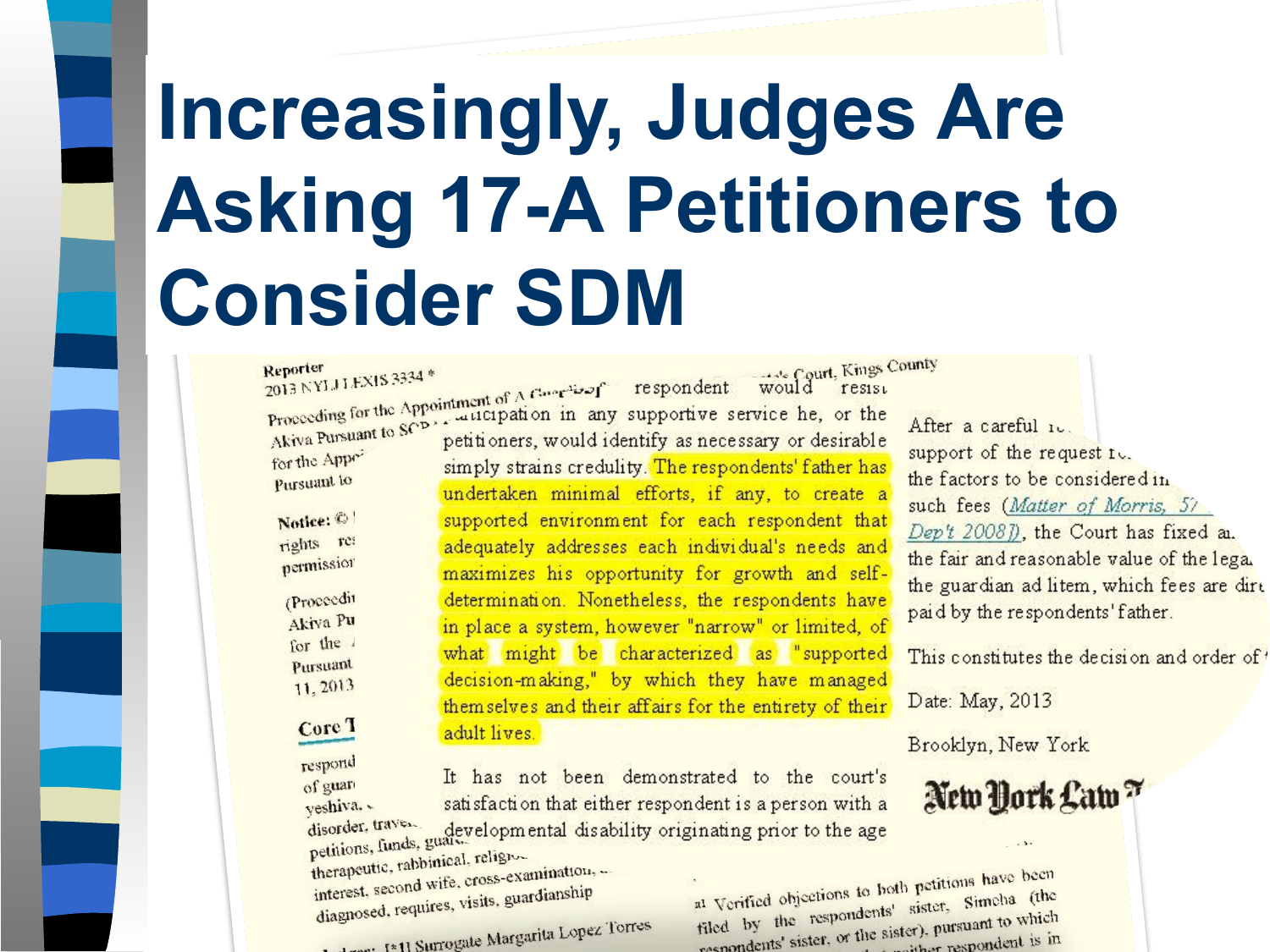#### **SDMNY Facilitation Process: The Cast of Characters**

- The person with I/DD who we call "the Decision-Maker" or DM
- **The Facilitator**
- **The Mentor**
- The Supporters Chosen by the DM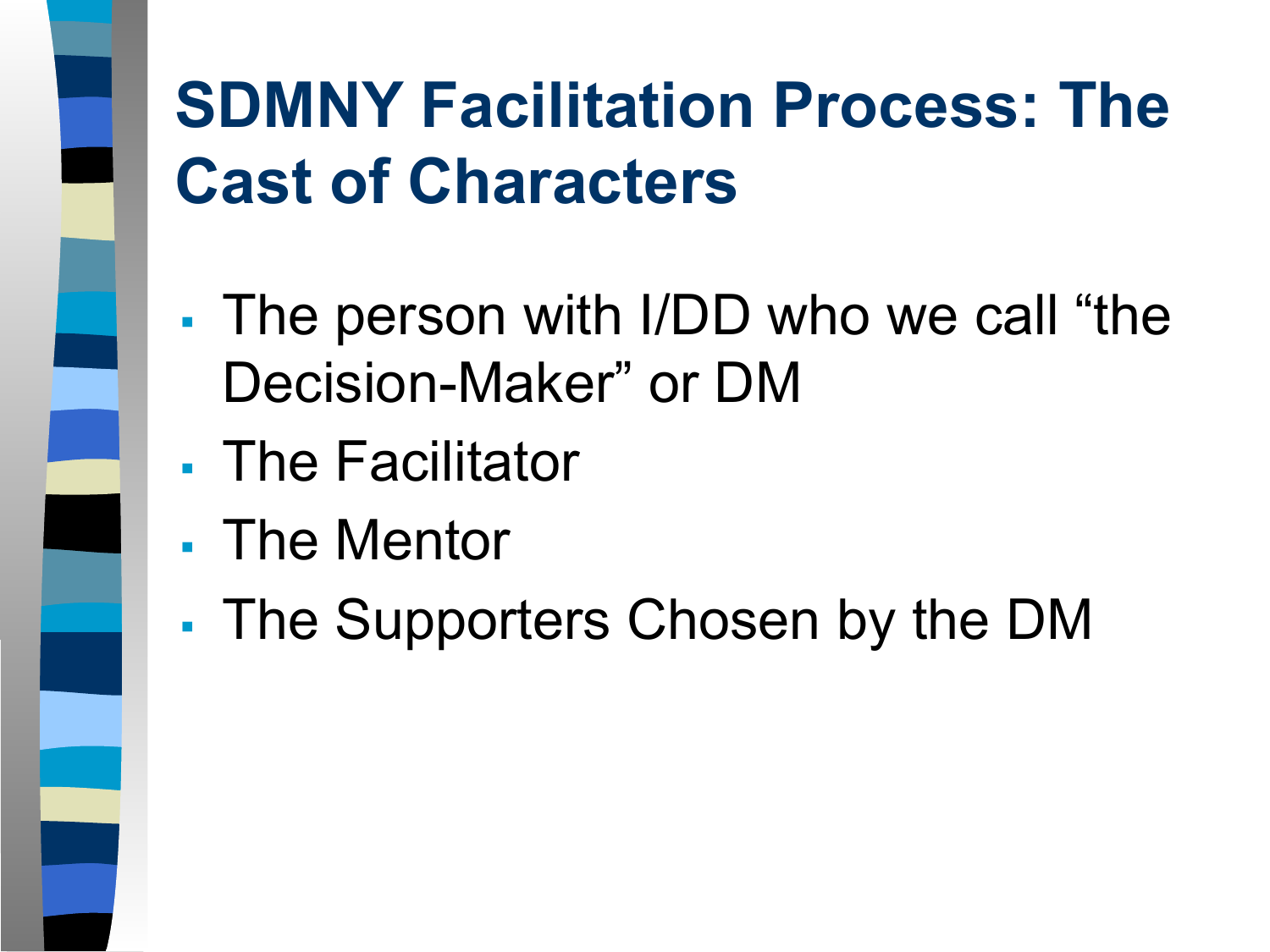#### **AT THE HEART OF SDMNY FACILITATION—THE "BIG FOUR"**

- WHICH areas the DM wants to receive support *(health, finances, education, relationships, etc.)*
- WHO s/he wants to provide support in any given area *(trusted persons in her/his life)*
- WHAT kinds of support s/he wants to receive *(e.g. gathering information; explaining information, weighing pros and cons; communicating decision to third parties; implementing decision*
- HOW s/he wants to receive the support *(logistics)*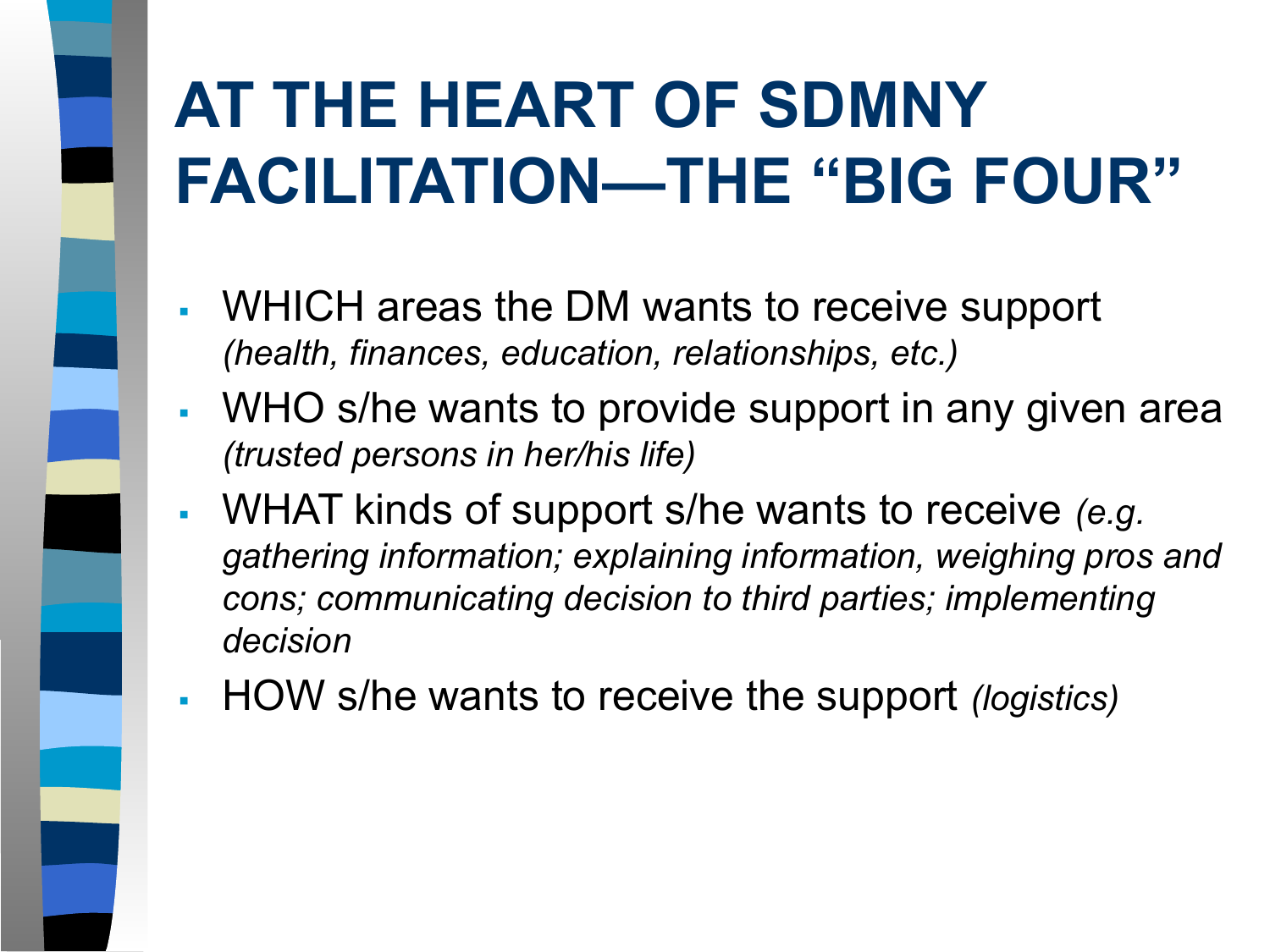## **The three phases of SDMNY facilitation**

- **Phase 1**: Facilitator works with DM on how s/he makes decisions; "mapping" decision making; creating a "Big Four" chart; identifying potential supporters;
- **Phase 2: Facilitator works with supporters to educate** them about SDM, and to "re-position" them from making decisions for, to supporting the DM in making her/his own decisions
- **Phase 3**: Facilitator works with DM and supporters to negotiate the Supported Decision-Making Agreement (SDMA) that incorporates the "Big Four"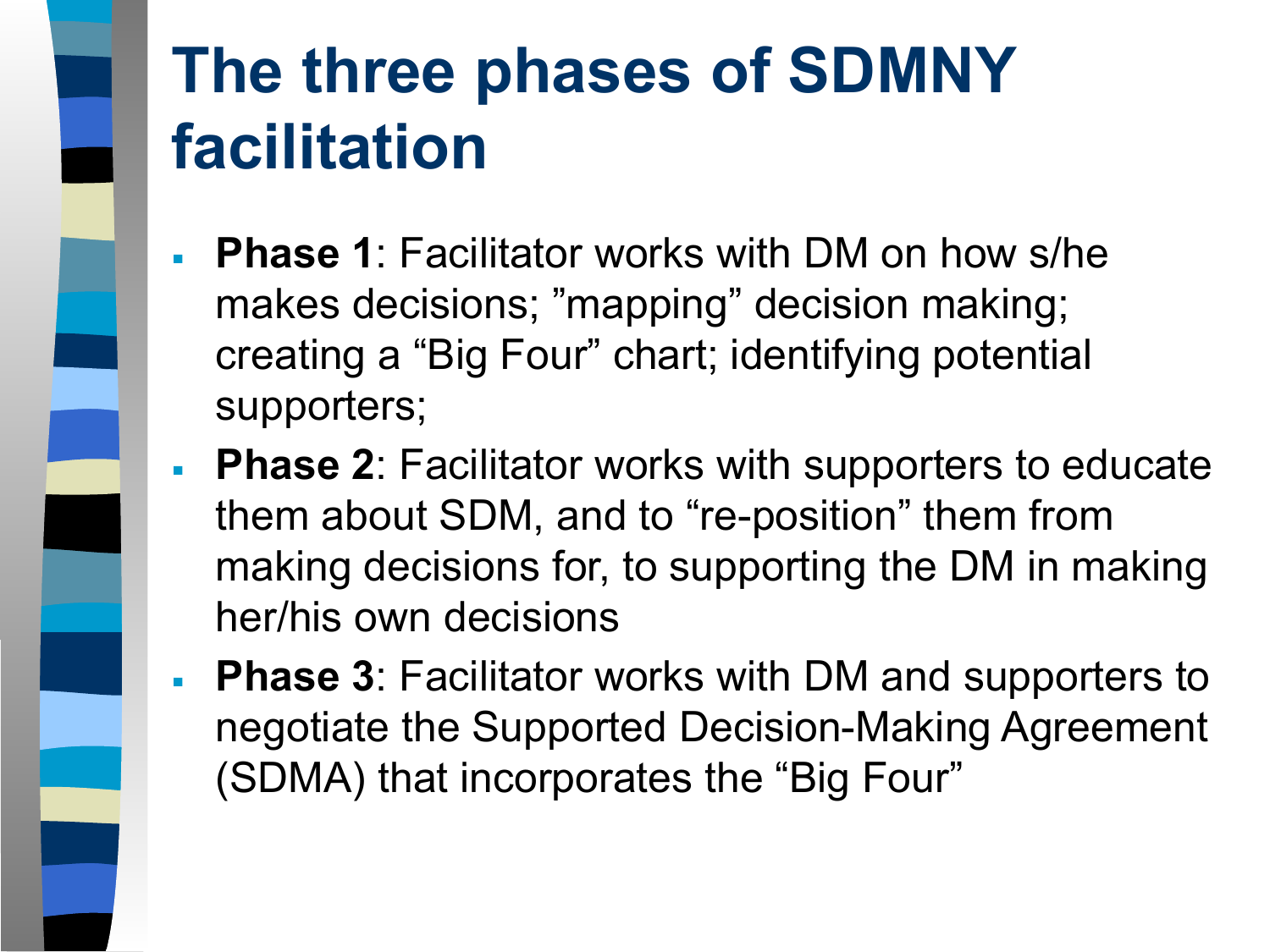#### **Phase 1: DM Facilitation**

Working with the DM and utilizing "mapping" and the SDMA worksheet to ascertain:

• how the DM receives information; using "mapping" to see how decisions are made; the kinds of decisions s/he currently makes and wants to make in the future (e.g., health, money, work, education, etc.)

• who helps her/him in making decisions and who s/he would like to support her in the future (e.g., one person per area vs. circle of support)

• what kinds of support she wants to receive (gathering information, communicating decisions, helping weigh alternatives, etc.)

• how the DM wants to use her/his Supporter(s) when a decision is to be made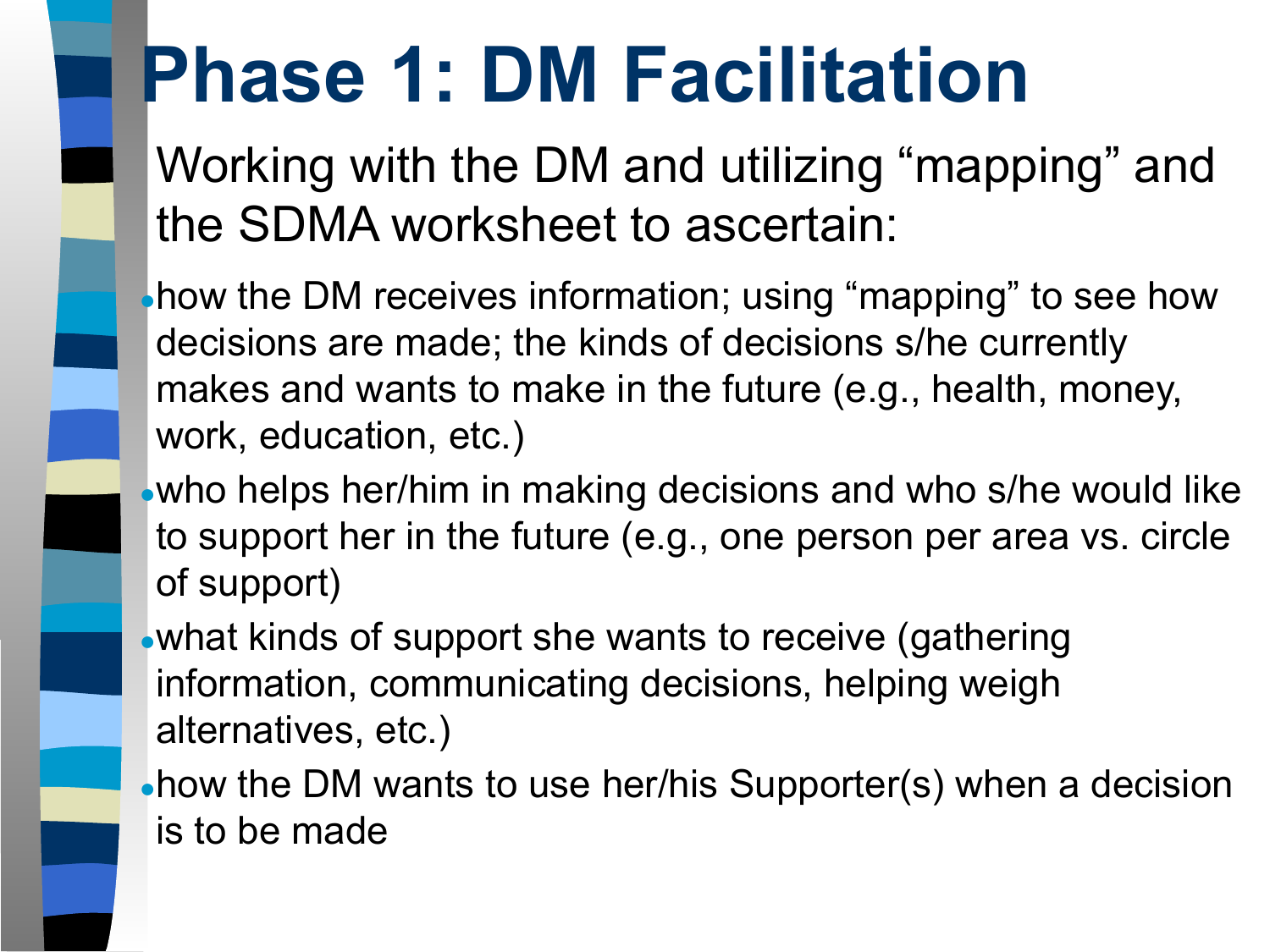#### **Phase 2: Supporter Facilitation**

Working with the DM's chosen Supporters to: **Educate them about SDM** 

**Figure 1.5 Them from their existing roles** (such as parents who currently make decisions for the DM)

▪gain their commitment to that role and to honoring the primacy of the DM in their decision-making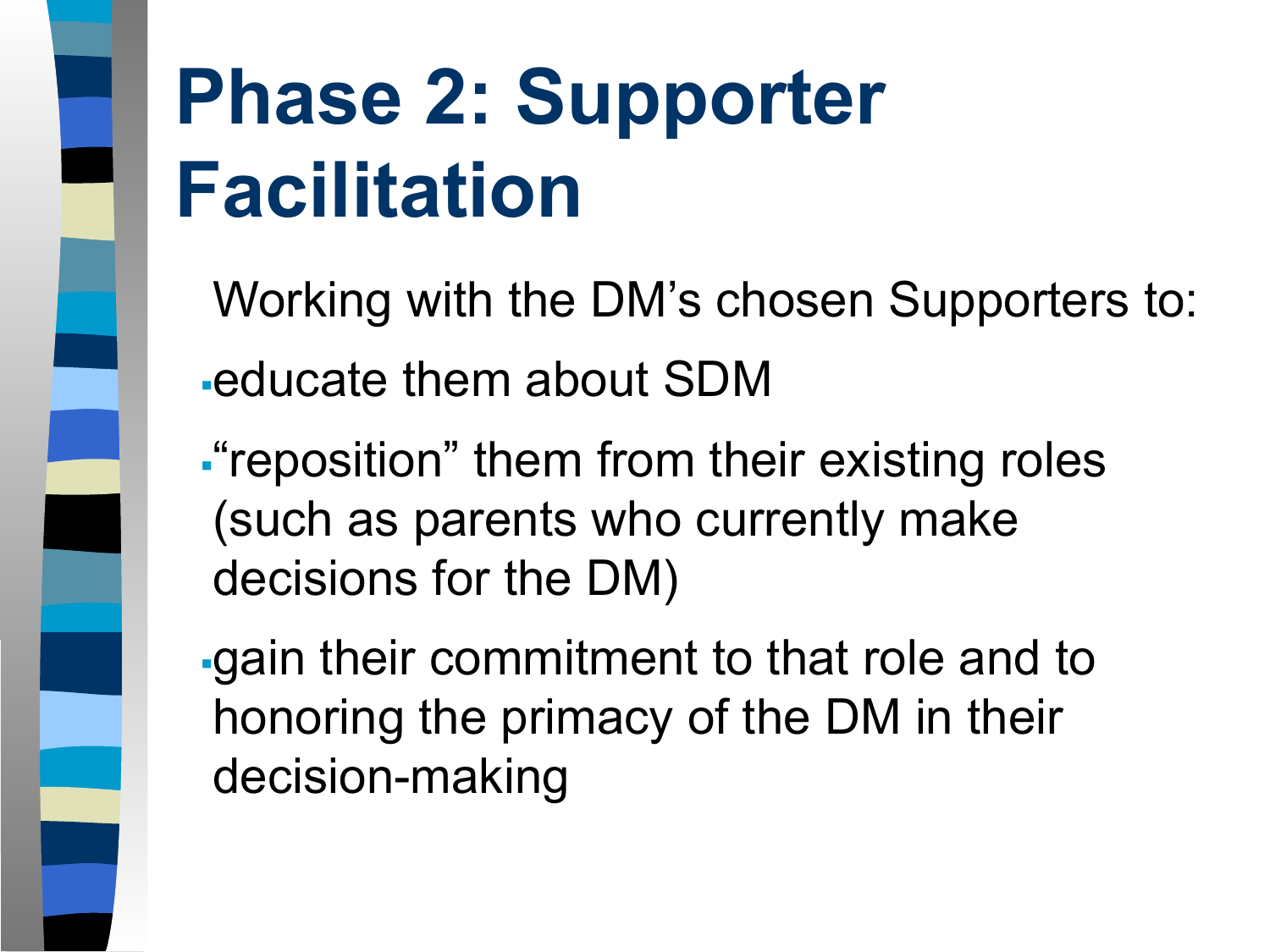#### **Phase 3: Team Facilitation**

- Working with the DM and Supporters
- **Utilizing the SDMA worksheet to negotiate** the supported decision-making agreement (SDMA)
- Modeling what that process should look like, with the DM at the center,
- From the first draft of the SDMA, incorporating all changes in a final agreement, which all parties understand and to which they give their assent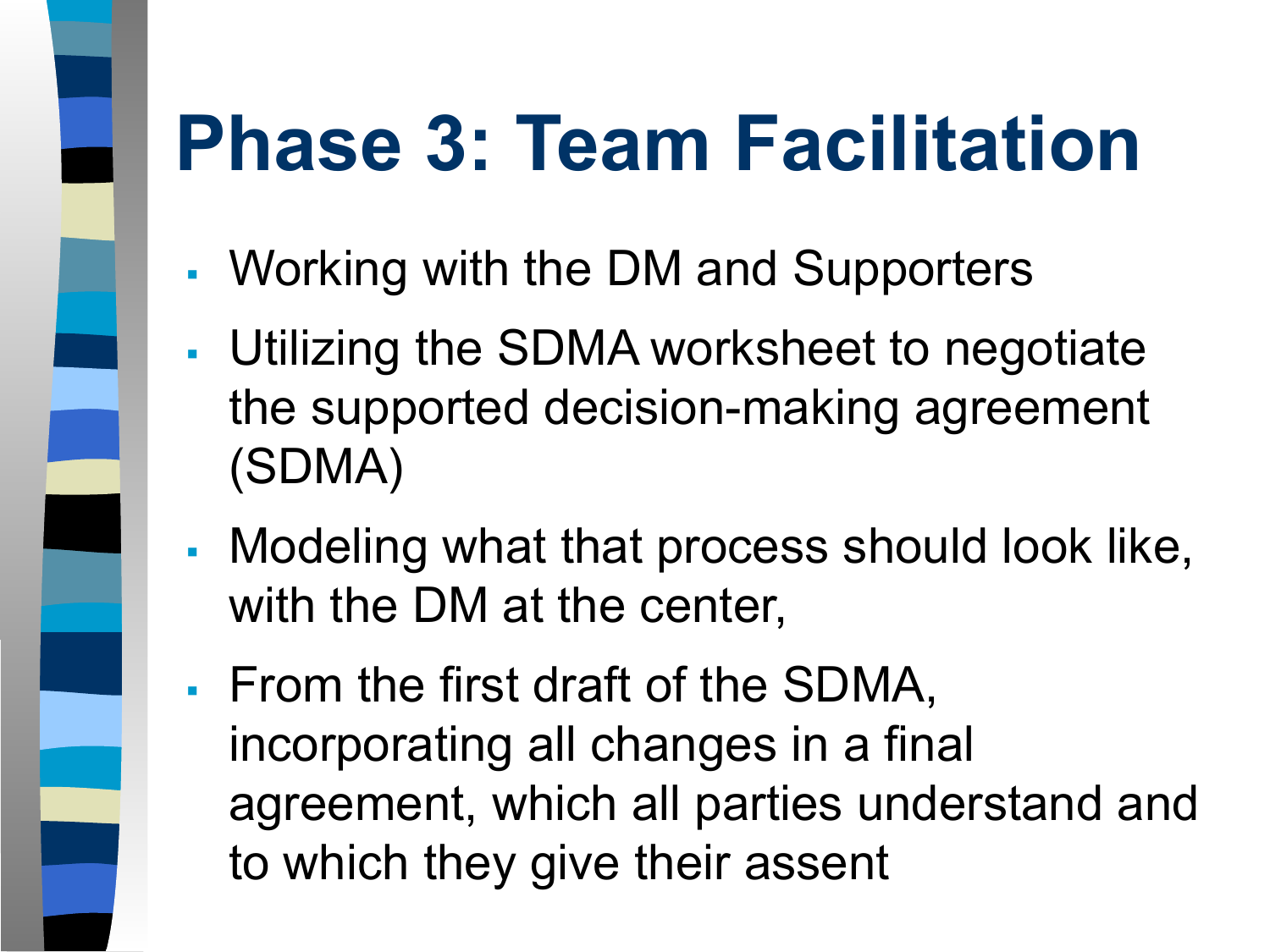### **A required provision in every SDMA**

**That the DM has the right to revoke or** change the agreement or remove and/or add supporters for the duration of the agreement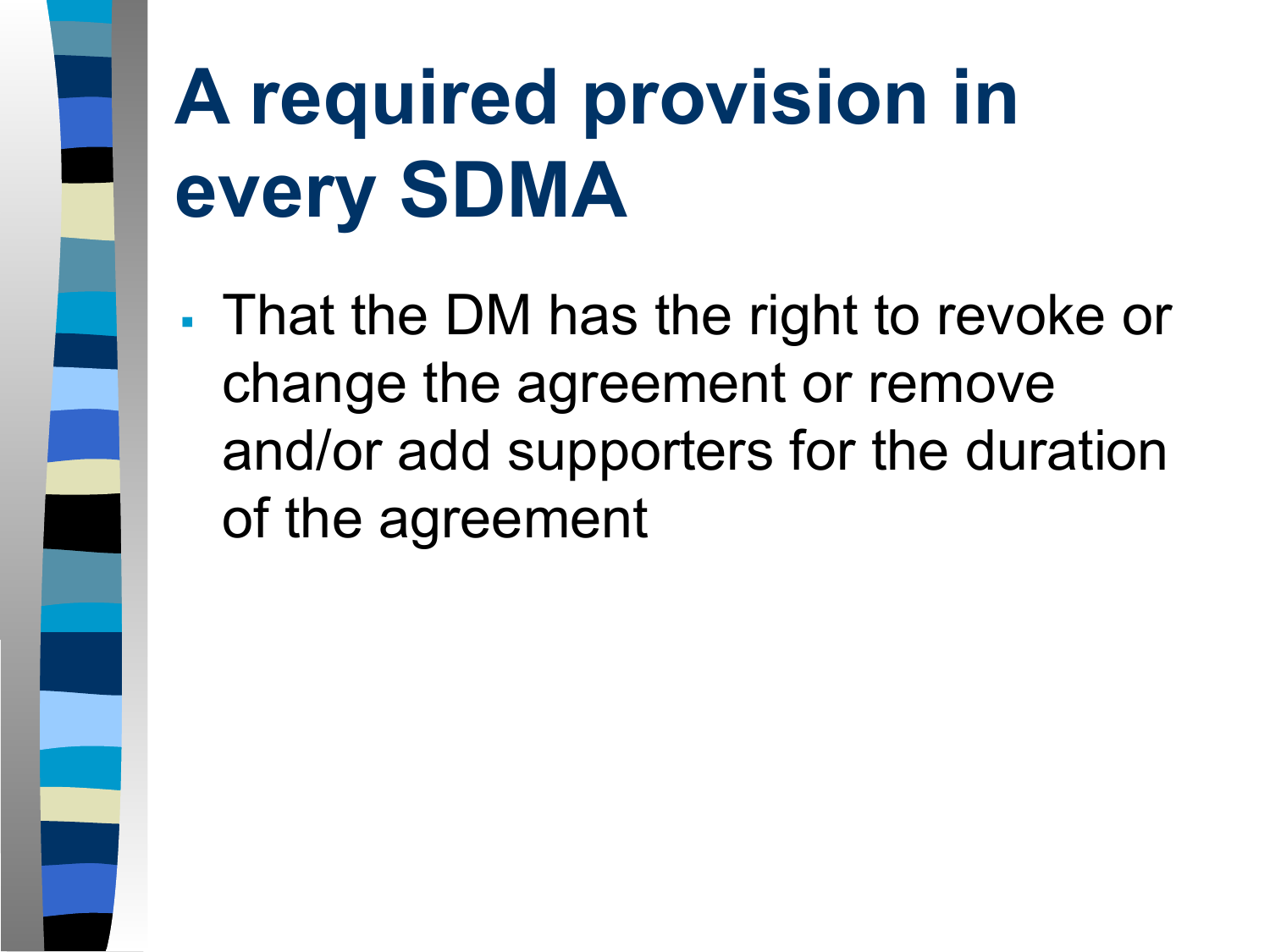#### **Purpose of the SDMA**

- Serves as a goal/end product for the facilitation process and signals its success
- Formalizes parties' agreement and provides a reference if misunderstandings occur
- Allows for flexibility as
	- the DM's decision-making skills and confidence increase
	- Supporters "age out" or otherwise become unavailable
	- the DM needs to make decisions in new areas
- **EXTE.** Demonstrates that there is a clear system in place that is a "less restrictive alternative" that avoids guardianship
- **Provides an evidentiary basis for passage of an SDM** law in New York, and is likely to be recognized when such legislation is passed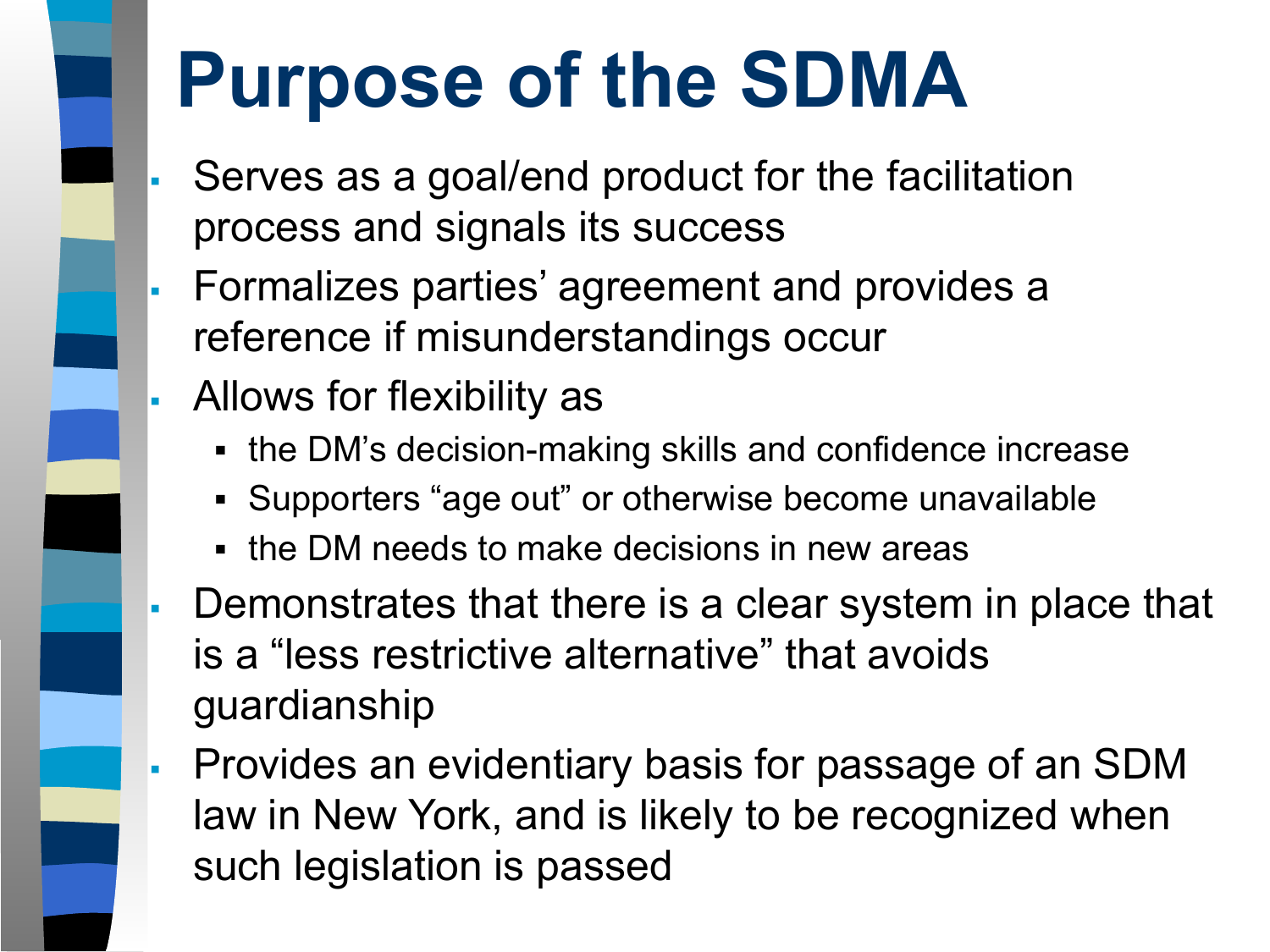

#### **Legal Effect of SDMAs**

- Third parties (health care professionals, bankers, etc.) *may* accept, but SDMAs are currently not legally binding on private third parties; mandatory acceptance (as with Powers of Attorney) would need legislation
- SDMA legislation is currently in place in 10 states: Texas, Delaware, Wisconsin, Alaska, Nevada, South Dakota, Rhode Island, Washington, Louisiana and Washington. D.C. but not yet in New York
- SDMA legislation, incorporating SDMNY-type facilitation introduced and passed the State Senate in June, 2021; optimistic about passage in 2022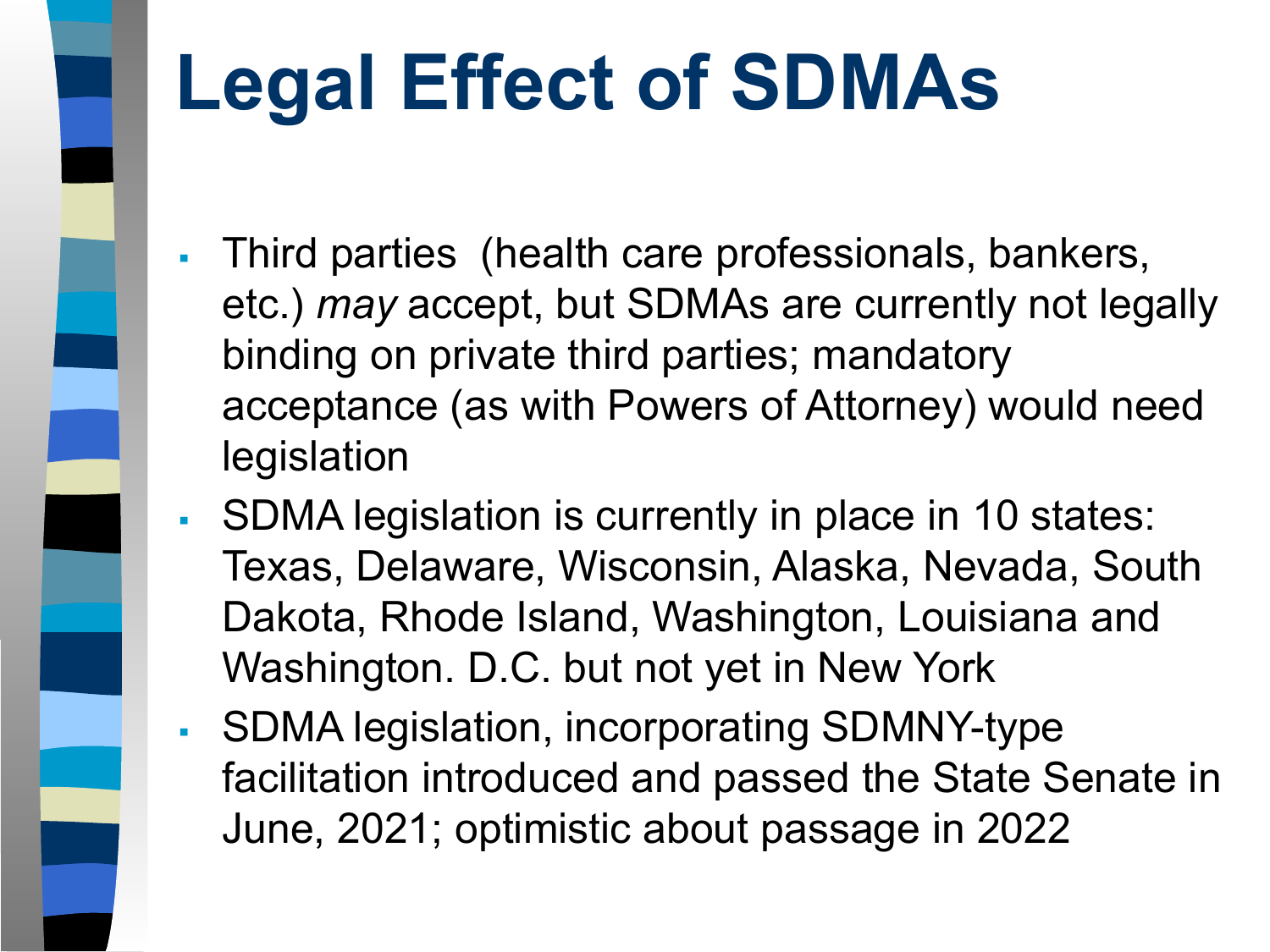**What is the effect of the SDMNY facilitation process on parents who otherwise might have sought guardianship?**

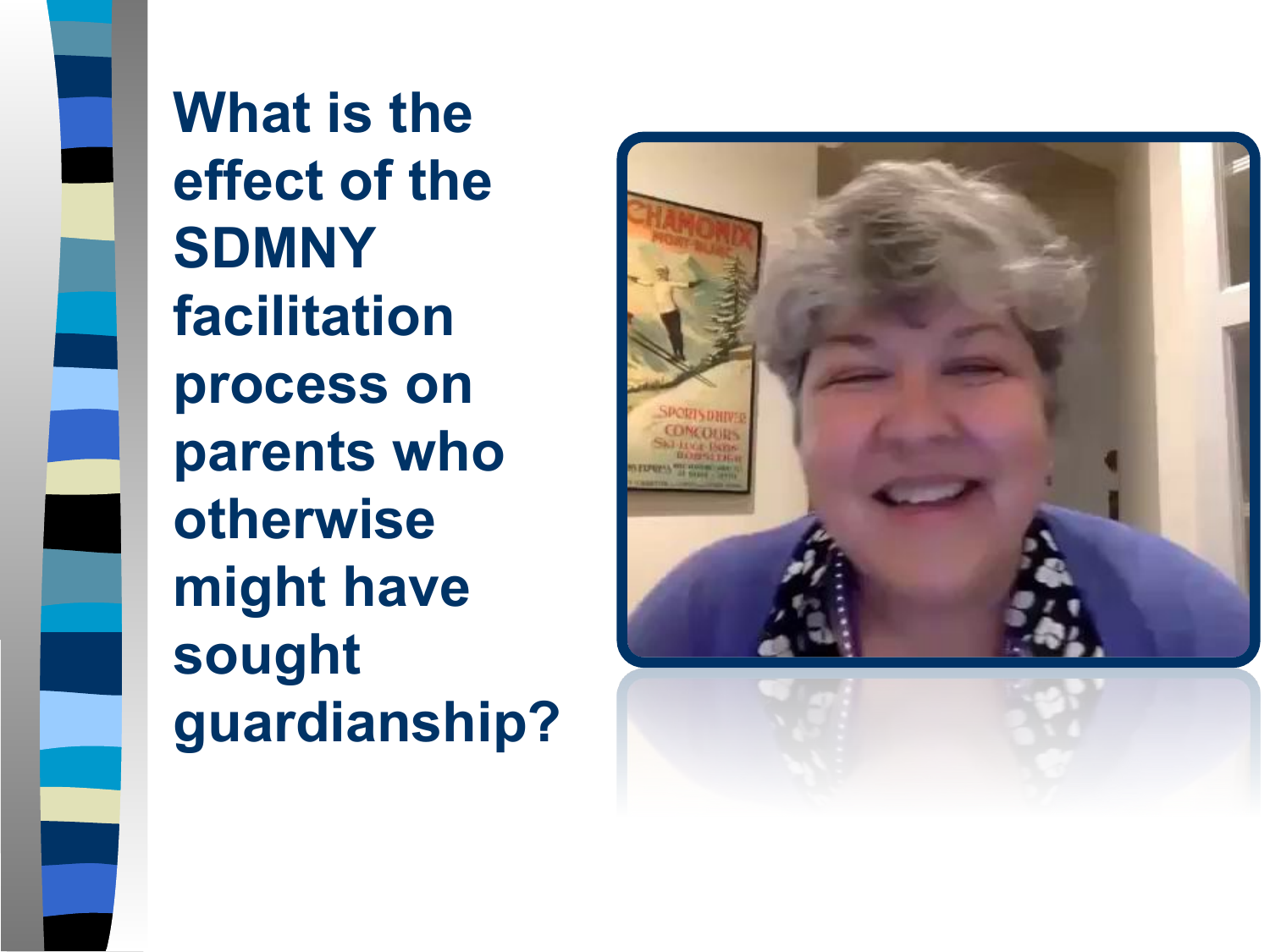#### **Why the SDMNY model is a less restrictive alternative to guardianship**

Supported decision-making is not just a piece of paper, but an *ongoing process*, intended to last for decades, arrived at after completion of a carefully thought out, independently evaluated facilitation ,and memorialized in a Supported Decision-Making Agreement (SDMA)between the Decision Maker and her/his chosen supporters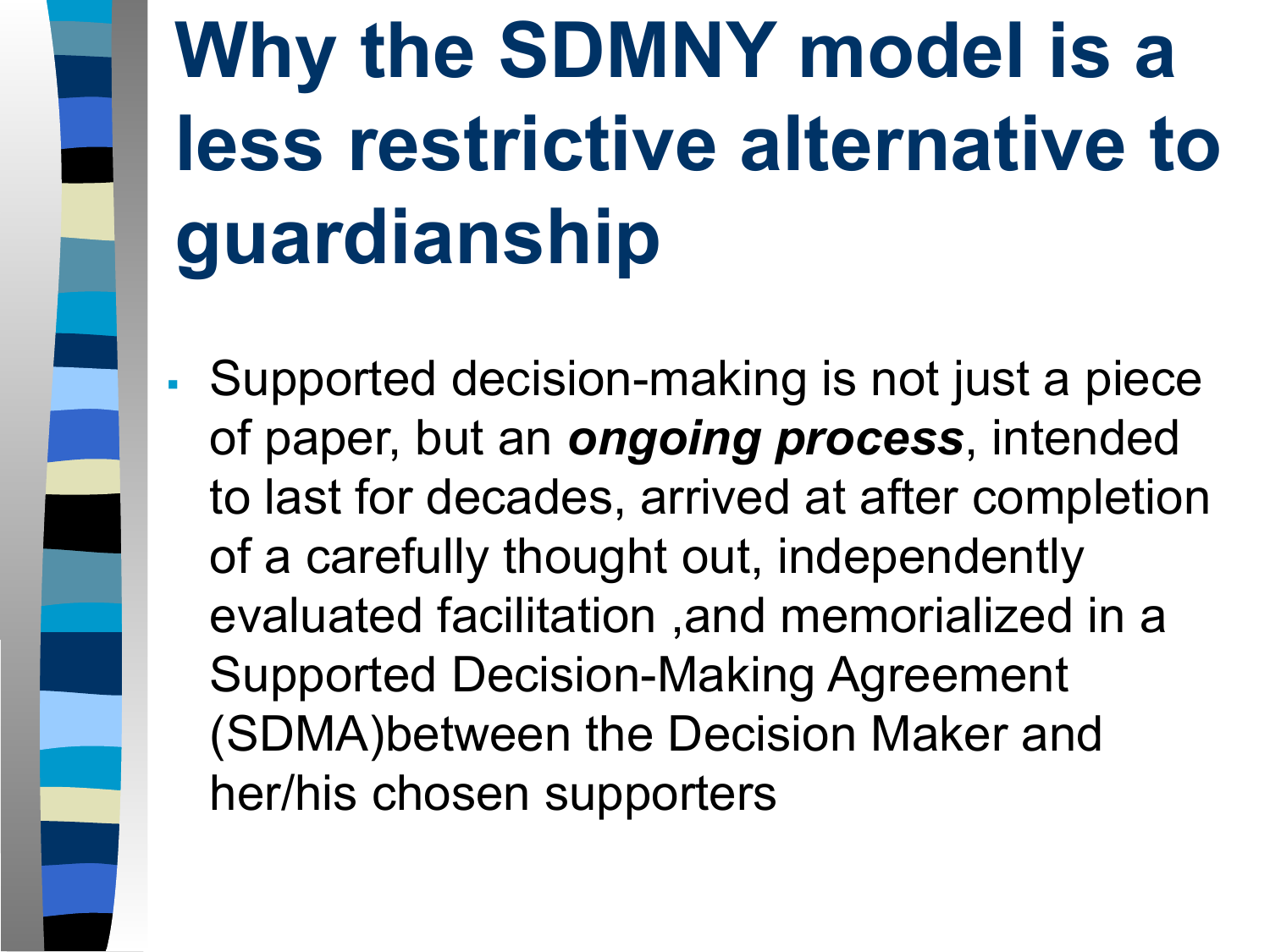#### **But What about Protection?**

- SDM creates a circle of supporters with "many eyes" to protect against abuse, exploitation or undue influence
- SDM fosters self-determination which results in being "more independent, more integrated into [the] community, better problem solvers, better employed, healthier, and better able to identify and resist abuse" National Council on Disability, Beyond Guardianship: Toward Alternatives That Promote Greater Self-Determination (2018)